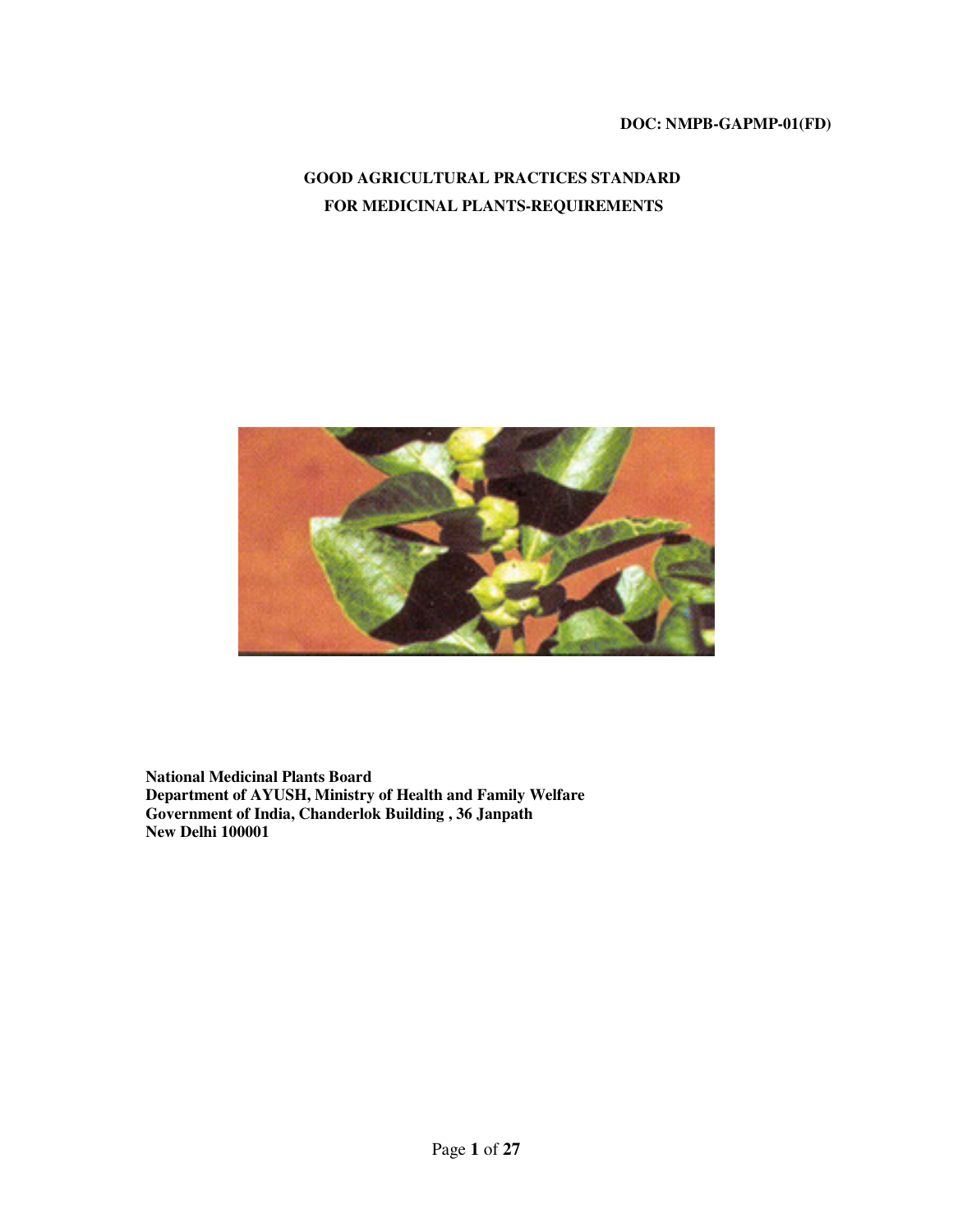### **INTRODUCTION**

0.1 India has a rich heritage of plant based healthcare systems like Ayurveda, Unani and Siddha with a very high degree of societal acceptance. There is a global upsurge in the use of traditional and complementary systems of medicine. This is primarily due to the fact that these systems of medicine, being largely plant based, are generally safe, efficacious and affordable. The increasing demand of natural/herbal products world over, therefore, creates a need not only for conserving medicinal plants in-situ but also their cultivation outside the forest areas in public and private lands.

0.2 Forests have been the main source of the raw material used in the manufacture of Ayurveda, Siddha and Unani medicines. But concerned has been raised that unsustainable collection from the wild has resulted in a large number of species entering the red data book. The Department of AYUSH, through the schemes of the National Medicinal Plants Board (NMPB), has launched major initiatives to promote cultivation of medicinal plants and thereby integrate medicinal plants into the farming systems.

0.3 The major challenges facing growth and outreach of the traditional/herbal medicinal products is their quality, safety and efficacy. This inter-alias is dependent on the quality of the raw material used in the manufacture of the finished product. The National Medicinal Plants Board (NMPB), Department of AYUSH has prepared India specific guidelines on Good Agriculture Practices (GAPs) on the pattern of Good Agriculture and Field Collection Practices (GACPs) developed by the World Health Organization (WHO) for medicinal plants.

0.4 In the preparation of this standard assistance has been taken from Good Agriculture and Collection Practices (GACPs) developed by the World Health Organization (WHO) in 2003 and Good Agricultural Practices enunciated by the GLOBALGAP Secretariat which is being implemented in over 80 countries.

0.5 The requirements given in this standard are subject to the following statutory and regulatory provisions:

- a. The Drugs and Cosmetics Act and Rules (as amended up through 30th June 2005. New Delhi: Department of Health. 2005.Schedule T: Good Manufacturing Practices (GMPs) for Ayurveda, Siddha and Unani Medicines.
- b. The Ayurvedic Pharmacopoeia of India, 5 Volumes, Ministry of Health and Family Welfare, Govt. of India, New Delhi, 1989-2005
- c. The Siddha Pharmacopoeia of India, Part I(1), Ministry of Health and Family Welfare, Govt. of India, New Delhi, 2007
- d. The Unani Pharmacopoeia of India, Part-I, Ministry of Health and Family Welfare, Govt. of India, New Delhi

0.6 In preparation of this standard, considerable assistance has been derived from the following Technical committee members:

Mr. B.S.Sajwan, CEO, National Medicinal Plants Board, Dept. of AYUSH Dr. Satyabarta Maiti, Director, Directorate of Medicinal & Aromatic plants research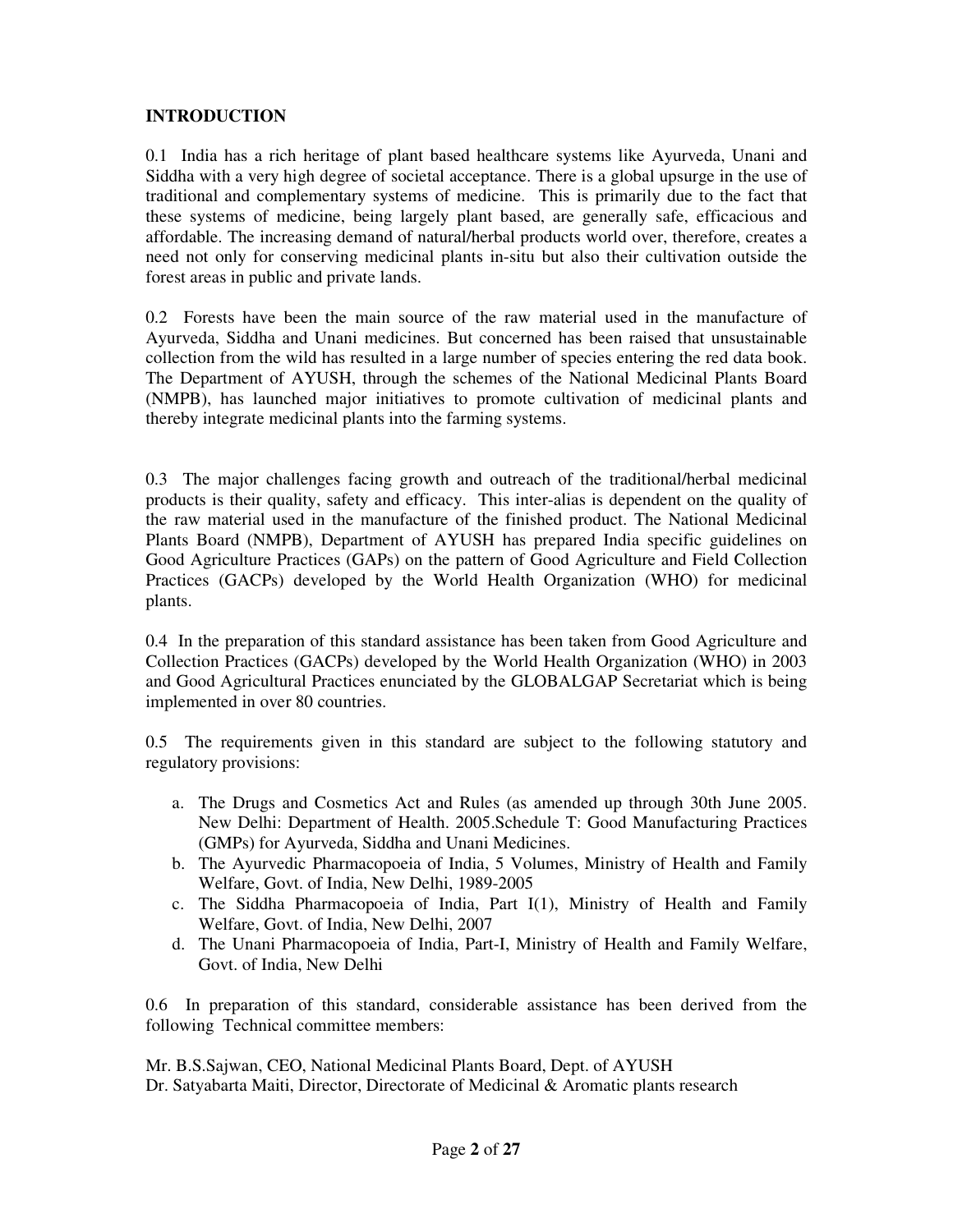Dr.N.B.Brindavanam, Dabur, representing the Ayurvedic Drug Manufacturers Association Dr. Rajendra Dobriyal, Unilever, representing the Ayurvedic Drug Manufacturers Association Dr.Alok Kalra, Central Institute of Medicinal & Aromatic Plants Mr. P. Sainathnaidu, FOODCERT Mr. Rajendra Shirole, Ashwagandha growers forum, Dr. Rajaram Tripathi, Central Herbal Agro Marketing Federation of India

Mr. Ajay Rastogi & Ms. Pushp Jain representing Nature and People

Mr. Yogesh Gokhale, The Energy & Resources Institute,

Dr. G.A. Kinhal, ICIMD (International Center for Integrated Mountain Development )

Mr. Singh, Chhattisgarh State Minor Forest Produce co-operative Federation

Prof. P.Bhattacharya, IIFM

0.7 Acknowledgements are also due to the following Departments / members of the Steering Committee who gave guidance and inputs to the Technical committee for finalizing the standard.

Secretary, Department of AYUSH.

Secretary, Department of Agriculture & Co-op.

Secretary, Ministry of Environment & Forests

Secretary, Department of Commerce

Director General, Council of Scientific and Industrial Research ( CSIR ),

Director General, Indian Council of Agricultural Research ( ICAR ),

Director, National Accreditation Board for Testing & Calibration Laboratories (NABL) and Quality Council of India

0.8 All organizations engaged in Cultivation of medicinal plant produce can apply for certification to Independent Certification bodies duly accredited for this scheme and get certification for their produce if complying to the requirements of this Standard document.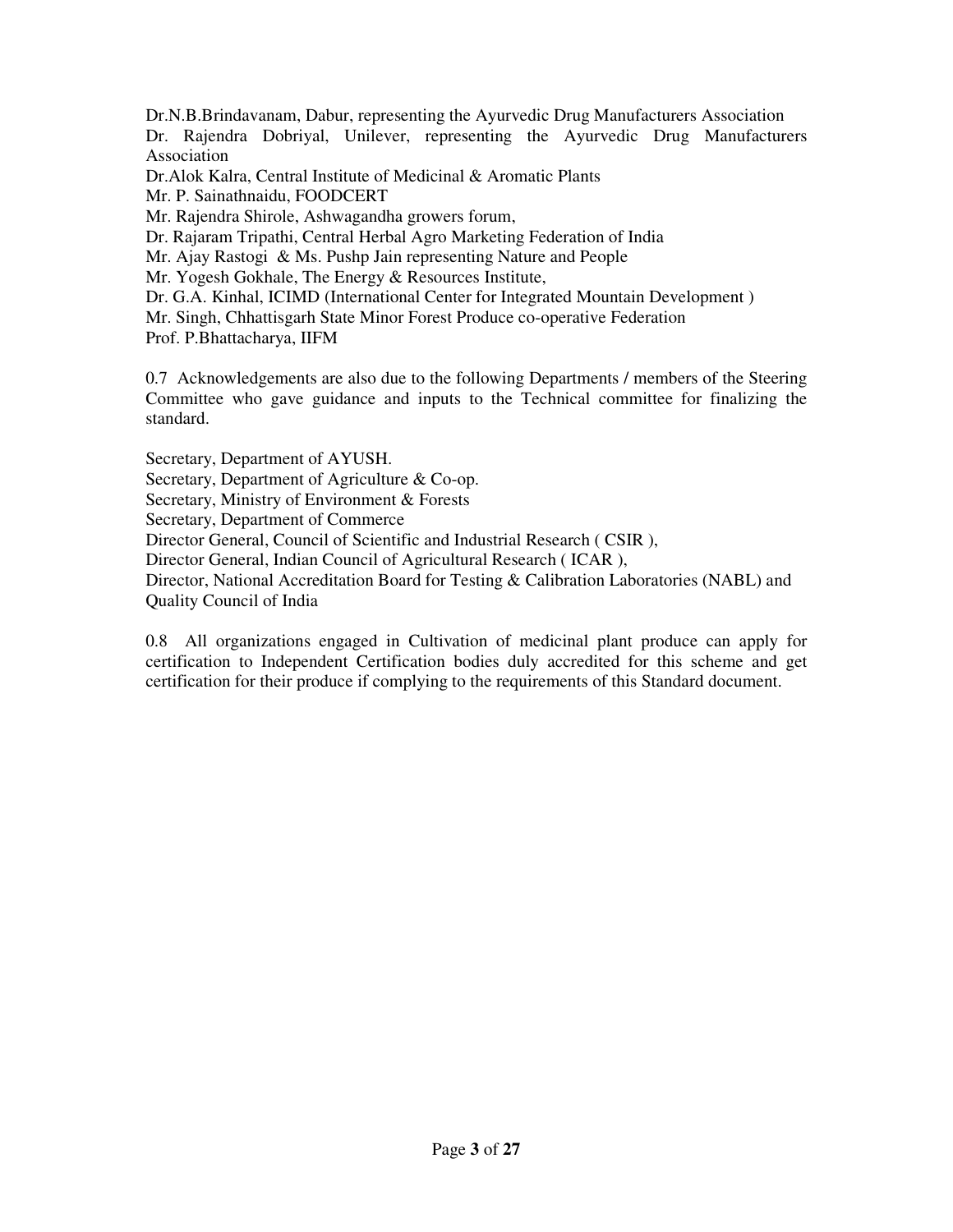### **1. SCOPE**

This standard covers good agricultural practices for cultivated medicinal plants in sustainable manner and maintaining quality of produce used by all stakeholders.

This standard does not cover the requirements for Good Field Collection Practices (GFCPs)

### **2. DEFINITIONS**

For common understanding by the stakeholder in uniform manner, applicable terms have been defined and is given in Annex A

### **3. DEVELOPING MONOGRAPHS ON GAP FOR INDIVIDUAL SPECIES OF MEDICINAL PLANTS**

A model structure for developing monograph on Good agricultural practices is given in Annex B

### 4. **RECORD FOR CULTIVATED MEDICINAL PLANTS**

The record for cultivated medicinal plants is maintained in a prescribed format given in Annex **C** 

#### 5. REQUIREMENTS

5.1 The requirement for good agricultural practices on different aspects from site selection to packaging storage and dispatch of produce for processing are given in Table 01

### 6. APPRAISALS AND ASSESMENT

6.1The requirements stated in Table 01 shall be evaluated to establish that growers comply with those requirements. An appraisal and assessment system has been developed. On evaluation of deficiencies that may appear in evaluation need to be resolved to establish compliance to the requirements. These deficiencies have been classified as:

#### **Critical**:

When evidence shows that the grower has not complied with requirements in its documentation and implementation and which raises doubts on the operation and practice of GAP calling for an early correction and corrective actions within the time frame.

#### **Major:**

 When evidence suggests major break down in the implementation in certain elements of the criteria calling for the early corrective actions within a time frame

#### **Minor:**

When evidence shows an isolated non-compliance to the GAP criteria and has negligible impact on the operation of the system and its results.

Note: Multiple Minor NCs with related impact on the operation of the system in one particular area may result in major NC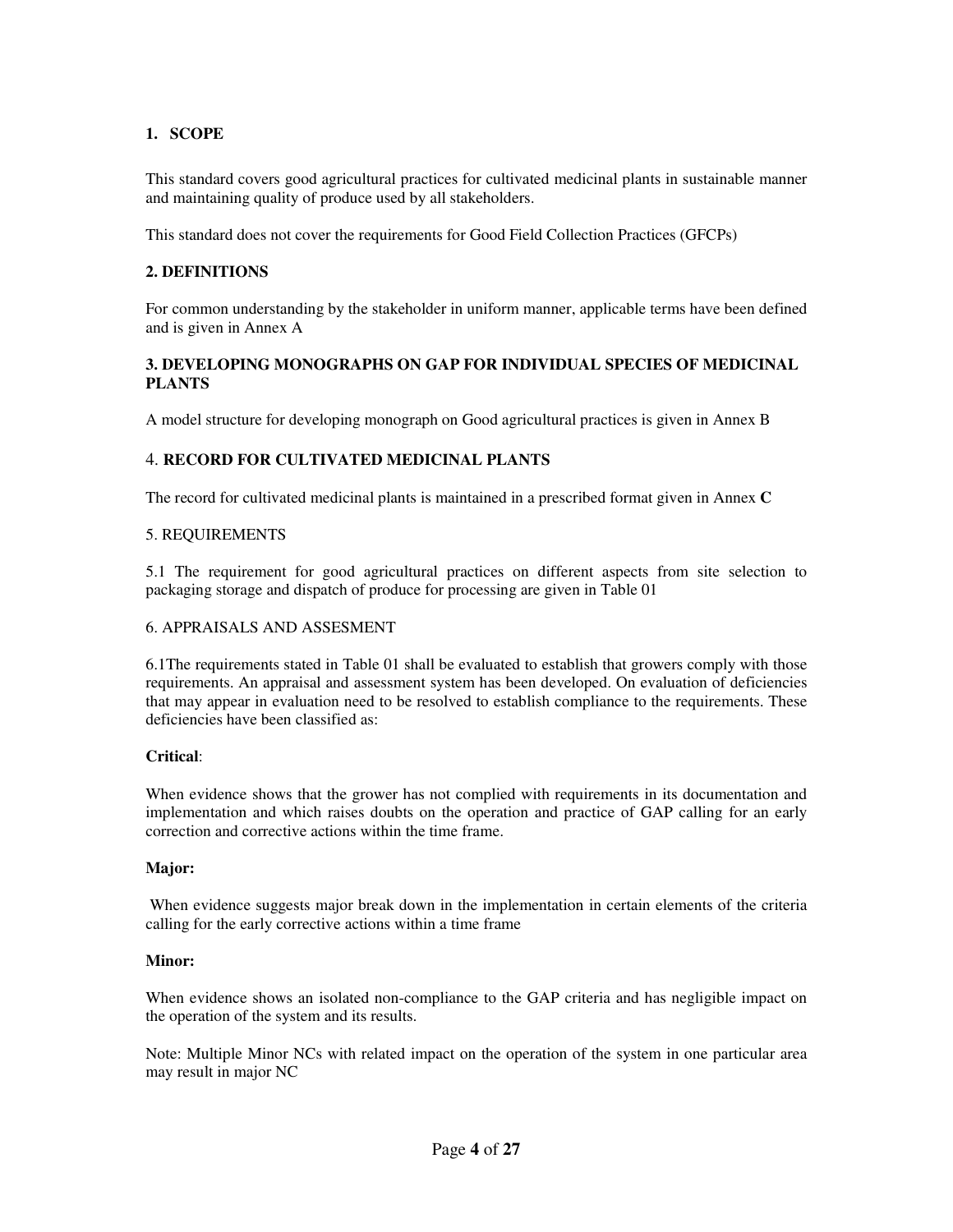6.2 To develop a self assessment method against the criteria, a checklist has been developed and is given in Table 02. This will bring uniformity in evaluation of the system. This also indicates when a violation of a particular criteria leads to critical, major or minor nonconformities.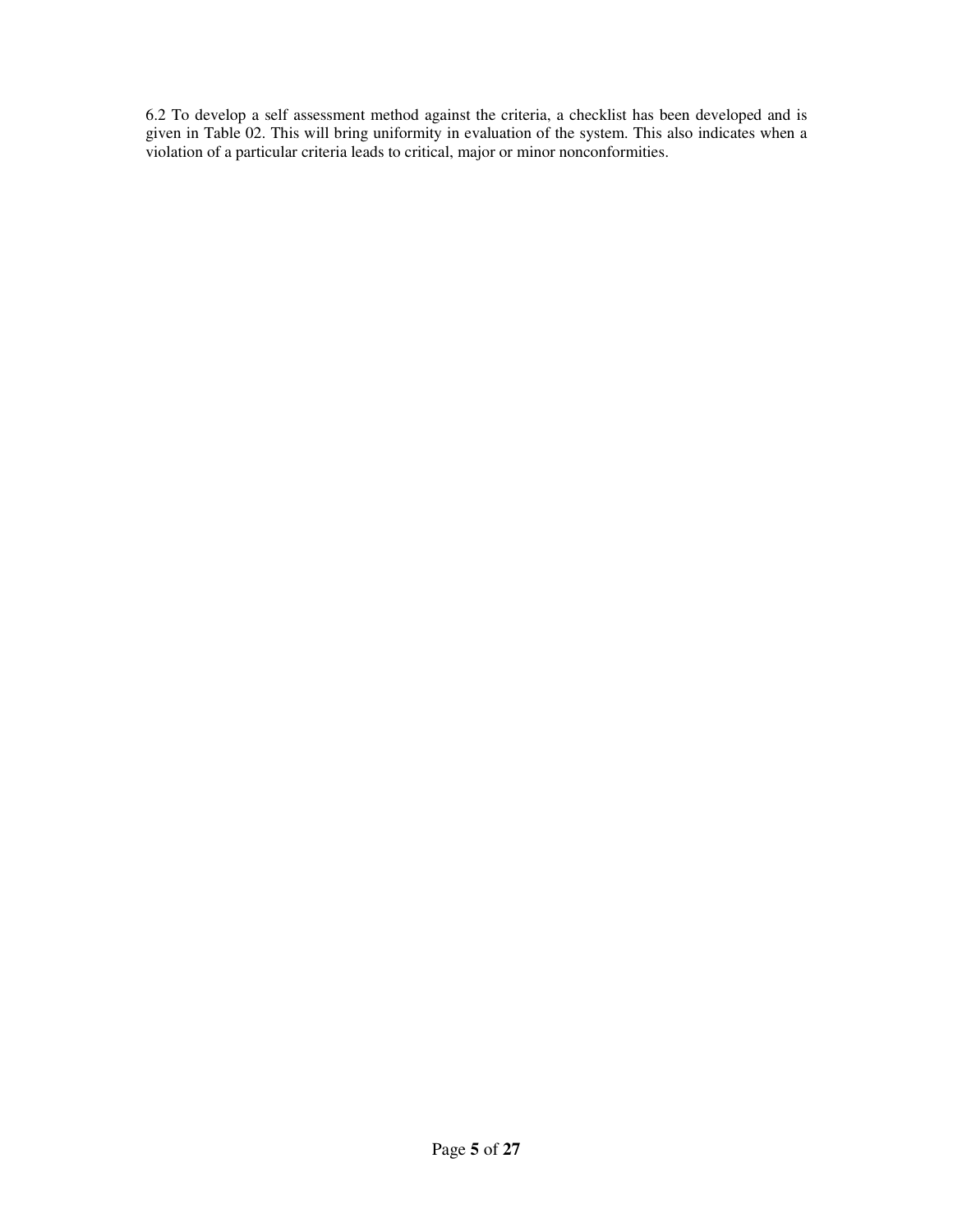| Parameters       | Control criteria                                                                                                                                                                                                                                                                                                               | Compliance criteria                                                                                                                                                    | Level of<br>compliance |
|------------------|--------------------------------------------------------------------------------------------------------------------------------------------------------------------------------------------------------------------------------------------------------------------------------------------------------------------------------|------------------------------------------------------------------------------------------------------------------------------------------------------------------------|------------------------|
| $\mathbf{1}$     | <b>SITE SELECTION</b>                                                                                                                                                                                                                                                                                                          |                                                                                                                                                                        |                        |
| 1.1              | Is site free from toxic elements such as<br>industrial wastes and effluents?                                                                                                                                                                                                                                                   | The information on soil condition<br>and site on water logging,<br>industrial waste and effluents                                                                      | Major                  |
| 1.2              | Are the sites in proximity to graveyards,<br>crematoria or having a traceable history of such<br>usage.                                                                                                                                                                                                                        | The recorded site history must be<br>available                                                                                                                         | Minor                  |
| 1.3              | Is the site having access to reliable source of<br>irrigation water (where applicable/relevant)?                                                                                                                                                                                                                               | There should be sufficient source<br>of irrigation water.                                                                                                              | Major                  |
| 1.4              | Has a management plan been developed setting<br>out strategies to minimize all identified risks in<br>respect of parameter at 1.1 to 1.2? Are the<br>results of this analysis recorded and used to<br>justify that the site in question is suitable?                                                                           | A management plan for<br>mitigation of risk should be<br>implemented to meet the<br>objectives                                                                         | Major                  |
| 1.5              | Has the meteorological data collated for<br>preceding three years taken into account while<br>judging the suitability of the site.                                                                                                                                                                                             | Three years meteorological data<br>should be available with the farm<br>management                                                                                     | Minor                  |
| $\mathbf{2}$     | <b>SOIL CONDITIONS</b>                                                                                                                                                                                                                                                                                                         |                                                                                                                                                                        |                        |
| $\overline{2.1}$ | Has the soil map prepared for the farm                                                                                                                                                                                                                                                                                         | The type of soil is identified for<br>each site, based on a soil profile<br>or soil analysis.                                                                          | Major                  |
| 2.2              | Is the soil optimal to the selected crop with<br>reference to its water holding capacity and<br>fertility?                                                                                                                                                                                                                     | Data on physico-chemical<br>properties of soil-texture and<br>structure be available                                                                                   | Major                  |
| 2.3              | If soils with low fertility levels use soil<br>amendments as per the specific site and<br>requirement of species, are the latest soil test<br>report on physico-chemical parameters and<br>nutrient profile to decide the nature and quantity<br>of soil amendments available?                                                 | The soil analysis report from an<br>independent lab should be<br>available. Technical expertise for<br>the quantity, quality and type of<br>soil amendments to be used | Major                  |
| 2.4              | Has the quality of irrigation water been<br>adequately understood and classified in the<br>context of both soil type and the target crop in<br>terms of total salt concentration, Sodium<br>absorption ratio, Bicarbonate and Boron<br>concentration etc.                                                                      | The information on quality<br>including salt concentration of<br>water for each target crop                                                                            | Major                  |
| 2.5              | Irrigation water is required to conform to<br>standards of micro pollutants [disinfection by-<br>products (DBPs), endocrine disrupting<br>chemicals, antibiotics, polymers, pesticides and<br>other bioactive chemicals], heavy metals and<br>residual pesticides) if the water source is<br>vulnerable like canal water etc.? | Analytical report on irrigation<br>water should be available<br>especially of heavy metals and<br>pesticide residues                                                   | Major                  |
| 2.6              | When shade-loving crop is planned for,<br>availability of shade across the field should be<br>ascertained.                                                                                                                                                                                                                     | Study of cropping pattern and<br>inter-cultivation practices should<br>be introduced                                                                                   | Major                  |
| $\mathfrak{Z}$   | SEEDS AND PROPAGATION MATERIAL                                                                                                                                                                                                                                                                                                 |                                                                                                                                                                        |                        |
| 3.1              | Do seed/planting material accompanied with the<br>following information:-                                                                                                                                                                                                                                                      | Details of seed/propagation<br>material be available including                                                                                                         | Critical               |

# **TABLE 01 REQUIREMENTS AND EVALUATION CRITERIA**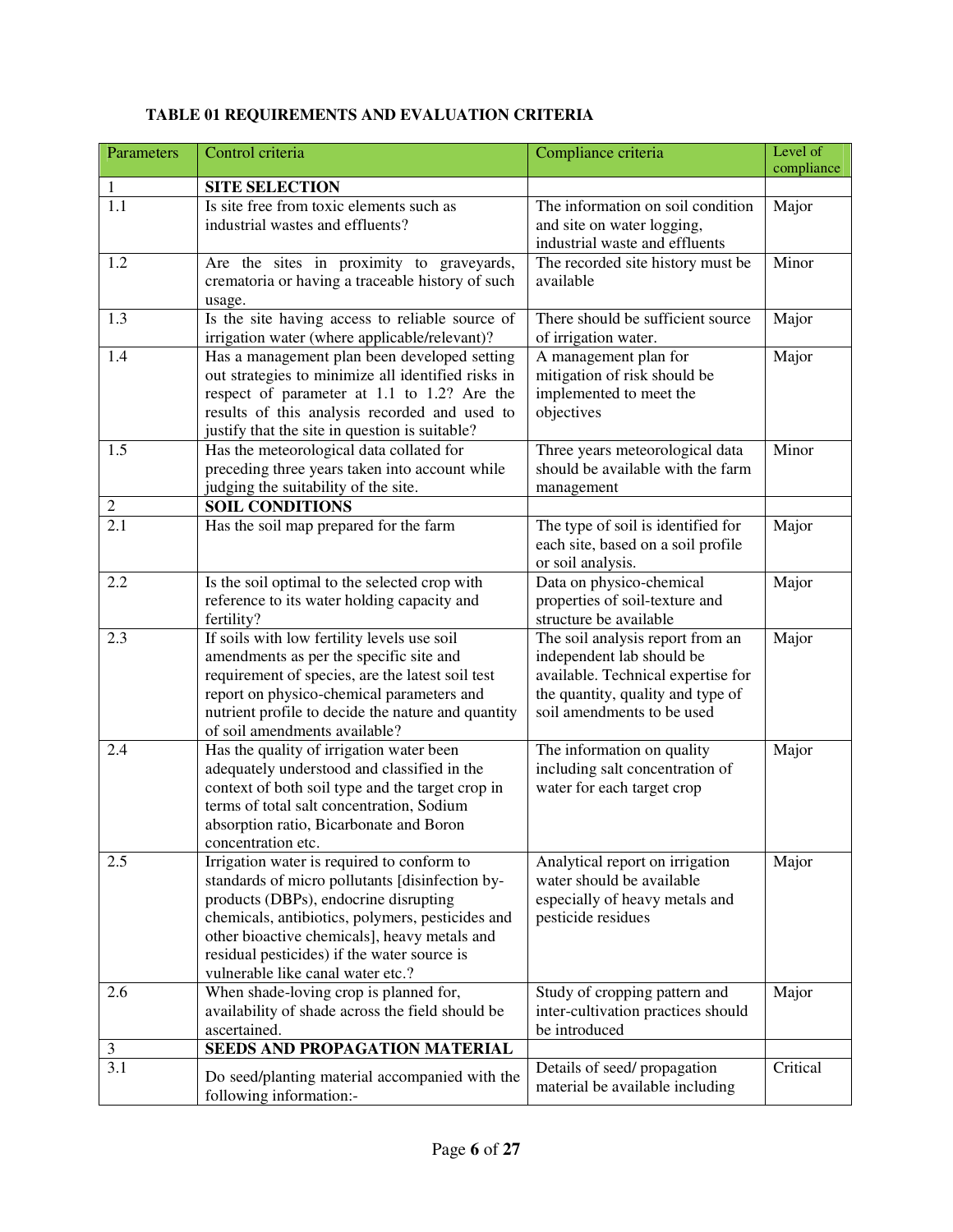| Parameters   | Control criteria                                                                                                                                                                                                                                                                                 | Compliance criteria                                                                                                                                                            | Level of<br>compliance |
|--------------|--------------------------------------------------------------------------------------------------------------------------------------------------------------------------------------------------------------------------------------------------------------------------------------------------|--------------------------------------------------------------------------------------------------------------------------------------------------------------------------------|------------------------|
|              | a) Name (pharmacopoeial nomenclature<br>and trade name)<br>b) Botanical name<br>c) Cultivar/Selection<br>Phenotype/<br>Chemotype / Genotype (If applicable)?                                                                                                                                     | botanical description                                                                                                                                                          |                        |
| 3.2          | Is marker based analytical projection for the<br>end-product is mandatory requirement when the<br>crop is meant for phyto-pharmaceutical<br>industries?.                                                                                                                                         | Marker based analytical report<br>should be available for<br>examination                                                                                                       | Major                  |
| 3.3          | When the planting material is obtained from<br>wild resources, are efforts made to establish its<br>correct identity? Is planting material obtained<br>from a authorized source?                                                                                                                 | Correct identification report with<br>botanical features should be<br>available.Authorized source is<br>listed                                                                 | Major                  |
| 3.4          | Does the producer keep records on<br>sowing/planting methods, seed/planting rate,<br>sowing/planting date?                                                                                                                                                                                       | Records of sowing/ planting<br>method, rate and date must be<br>kept and be available.                                                                                         | Major                  |
| 3.5<br>3.5.1 | <b>Seed</b><br>The seeds chosen for cultivation purposes must<br>meet the botanical and varietal purity.                                                                                                                                                                                         | A record/certificate of the seed<br>quality is kept and available and<br>states variety purity, variety<br>name, batch number and seed<br>vendor.                              | Critical               |
| 3.5.2        | Are the seeds chosen for cultivation purposes<br>physically free from pests, diseases, weeds, and<br>foreign and inert matter?                                                                                                                                                                   | Records should show that seeds<br>chosen were free from pest and<br>diseases                                                                                                   | Critical               |
| 3.5.3        | Does the producer keep records on sowing/<br>planting methods, seed/planting rate, sowing<br>/planting date?                                                                                                                                                                                     | Records of sowing/ planting<br>method, rate and date must be<br>kept and be available.                                                                                         | Major                  |
| 3.5.4        | Are the seed collected from recently collected<br>lots and are mature seeds in case seeds are<br>collected from wild source?                                                                                                                                                                     | Records should be available when<br>seed is collected from wild<br>sources to show that it is<br>invariably from recently collected<br>lots and only mature seed<br>collected. | Major                  |
| 3.5.5        | Are prescribed seed treatment protocols for the<br>target species, completed well in advance to<br>match the planting season.                                                                                                                                                                    | Seed treatment records be<br>available including type of plant<br>protection chemical used and<br>diseases identified, where<br>applicable                                     | Major                  |
| 3.5.6        | When the process for seedling production under<br>nursery conditions, is it initiated as per the<br>recommended agronomic practices for the target<br>species and carried out reasonably well before<br>the actual schedule of field transplantation and<br>only healthy seedlings transplanted. | Information of type of seed used<br>and agronomic practices applied<br>should be available                                                                                     | Major                  |
| 3.6<br>3.6.1 | <b>Stem cutting</b>                                                                                                                                                                                                                                                                              |                                                                                                                                                                                |                        |
|              | Are sources of cuttings authenticated when root<br>induction in stem cuttings under nursery<br>conditions for transplantation into the field for<br>both botanical identity and quality of vegetative                                                                                            | When the grower takes<br>the<br>responsibility of root induction<br>in stem cuttings under nursery<br>conditions<br>for<br>eventual                                            | Critical               |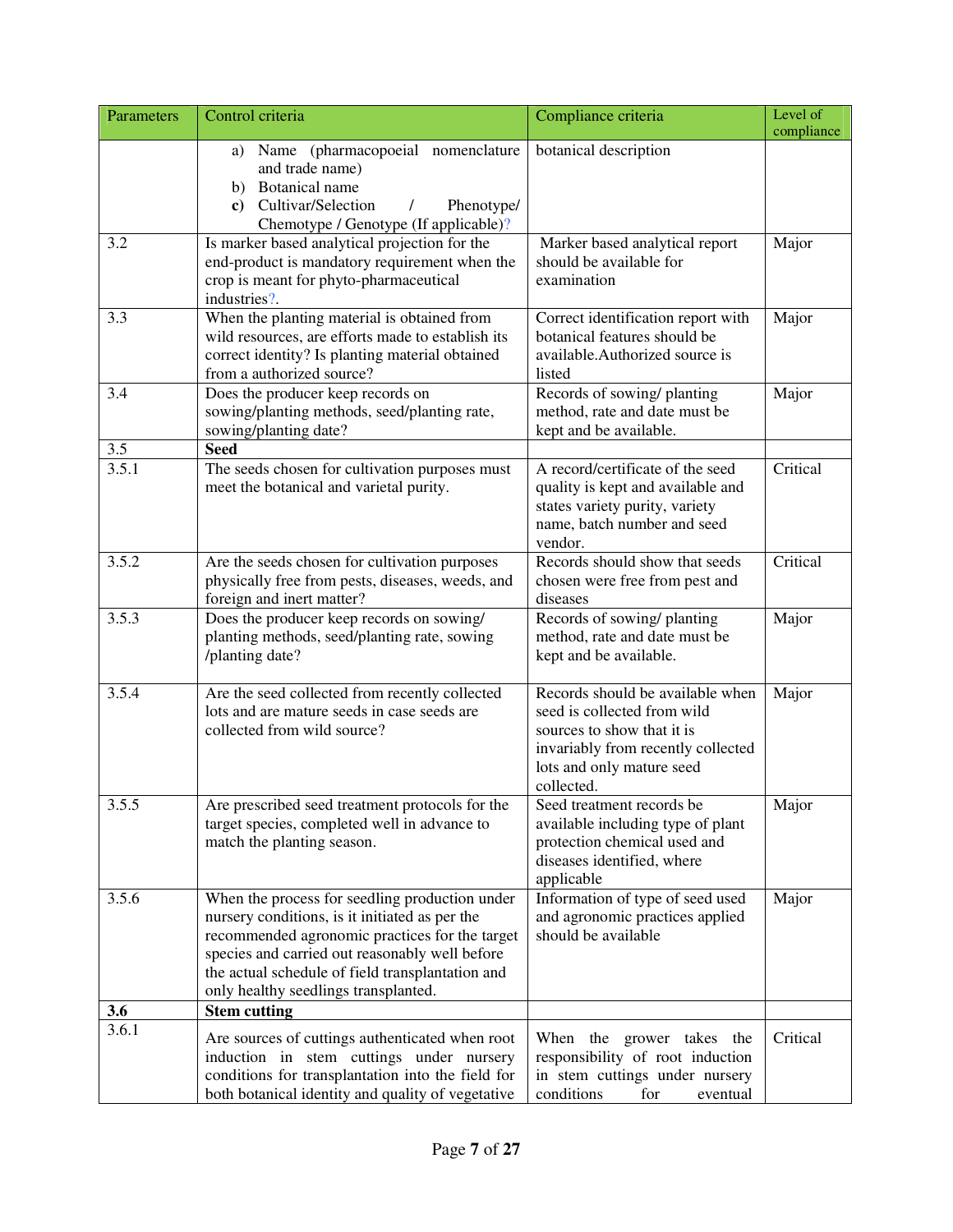| Parameters               | Control criteria                                                                                                                                                                                                                | Compliance criteria                                                                                                                                                                                                                        | Level of<br>compliance |
|--------------------------|---------------------------------------------------------------------------------------------------------------------------------------------------------------------------------------------------------------------------------|--------------------------------------------------------------------------------------------------------------------------------------------------------------------------------------------------------------------------------------------|------------------------|
|                          | propagules?                                                                                                                                                                                                                     | transplantation into the field,<br>records on the source of cuttings<br>authentication for both botanical<br>identity and quality of vegetative<br>propagules be available.                                                                |                        |
| 3.6.2                    | Are only healthy stem cutting giving desired<br>rooting used?                                                                                                                                                                   | The stem cuttings collected for<br>root induction should be of<br>uniform dimensions in terms of<br>length and diameter and should<br>be in tune with the requirements<br>laid down for the target species                                 | Major                  |
| 3.7                      | <b>Root cutting</b>                                                                                                                                                                                                             |                                                                                                                                                                                                                                            |                        |
| 3.7.1                    | Are 'ready-to-transplant saplings' or root<br>cuttings of uniform size and maturity, both in<br>terms of aerial and underground parts, and free<br>from any disease and infection used?                                         | Propagation materials in form of<br>'ready-to-transplant saplings' or<br>root cuttings should be of uniform<br>size and maturity, both in terms<br>of aerial and underground parts,<br>and must be free from any disease<br>and infection. | Critical               |
| $\overline{\mathcal{L}}$ | CROP MANAGEMENT FOR CULTIVATION                                                                                                                                                                                                 |                                                                                                                                                                                                                                            |                        |
| $\overline{4.1}$         | <b>Field preparation</b>                                                                                                                                                                                                        |                                                                                                                                                                                                                                            |                        |
| 4.1.1                    | Is soil brought to the desired tilth to facilitate<br>favourable environment for growing seed and<br>seedling?                                                                                                                  | Soil preparation for planting<br>requires proper tilth condition for<br>favourable growth of plants                                                                                                                                        | Major                  |
| 4.1.2                    | Do field operation performed provide better<br>rhizospheric environment, soil structure and<br>texture, and keep it free from weeds for initial<br>20-30 days?                                                                  | Field operations performed<br>should have recorded information<br>for weed control                                                                                                                                                         | Major                  |
| 4.2                      | <b>Sowing and transplanting</b>                                                                                                                                                                                                 |                                                                                                                                                                                                                                            |                        |
| 4.2.1                    | Are recommended rate of seedlings per unit of<br>land area adhered to?                                                                                                                                                          | A chart of rate seedling per unit<br>of land should be prepared and<br>available the farm                                                                                                                                                  | Minor                  |
| 4.2.2                    | Is placement of seeds taking place at the<br>appropriate depth in the moist zone of the soil?                                                                                                                                   | A plan for depth of seed<br>placement should be prepared for<br>uniform use                                                                                                                                                                | Major                  |
| 4.2.3                    | Are saplings where used transplanted following<br>the spacing norms in terms of row-to-row and<br>plant-to-plant distance governed by the needs of<br>target crop as envisaged in the agronomic<br>protocol for target species? | Authorized data on row to row<br>and plant to plant distance of<br>saplings/seeds must be available.<br>Agro-techniques available may be<br>used                                                                                           | Minor                  |
| 4.2.4                    | Are the seedling at optimum stage of<br>transplanting uprooted and transplanted<br>immediately thereafter?                                                                                                                      | An authentic data and information<br>should be available on stage up<br>rooting of seedlings for different<br>crops                                                                                                                        | Major                  |
| 4.2.5<br>4.2.6           | Replenishment of plant populations to<br>compensate mortality losses should be carried<br>out within a reasonable timeframe and in<br>consideration of the gestation period of the<br>target crop.                              | Guidelines as when to<br>compensate for population<br>mortality<br>A record/certificate of the seed                                                                                                                                        | Minor<br>Minor         |
|                          | Is there a document that guarantees seed                                                                                                                                                                                        |                                                                                                                                                                                                                                            |                        |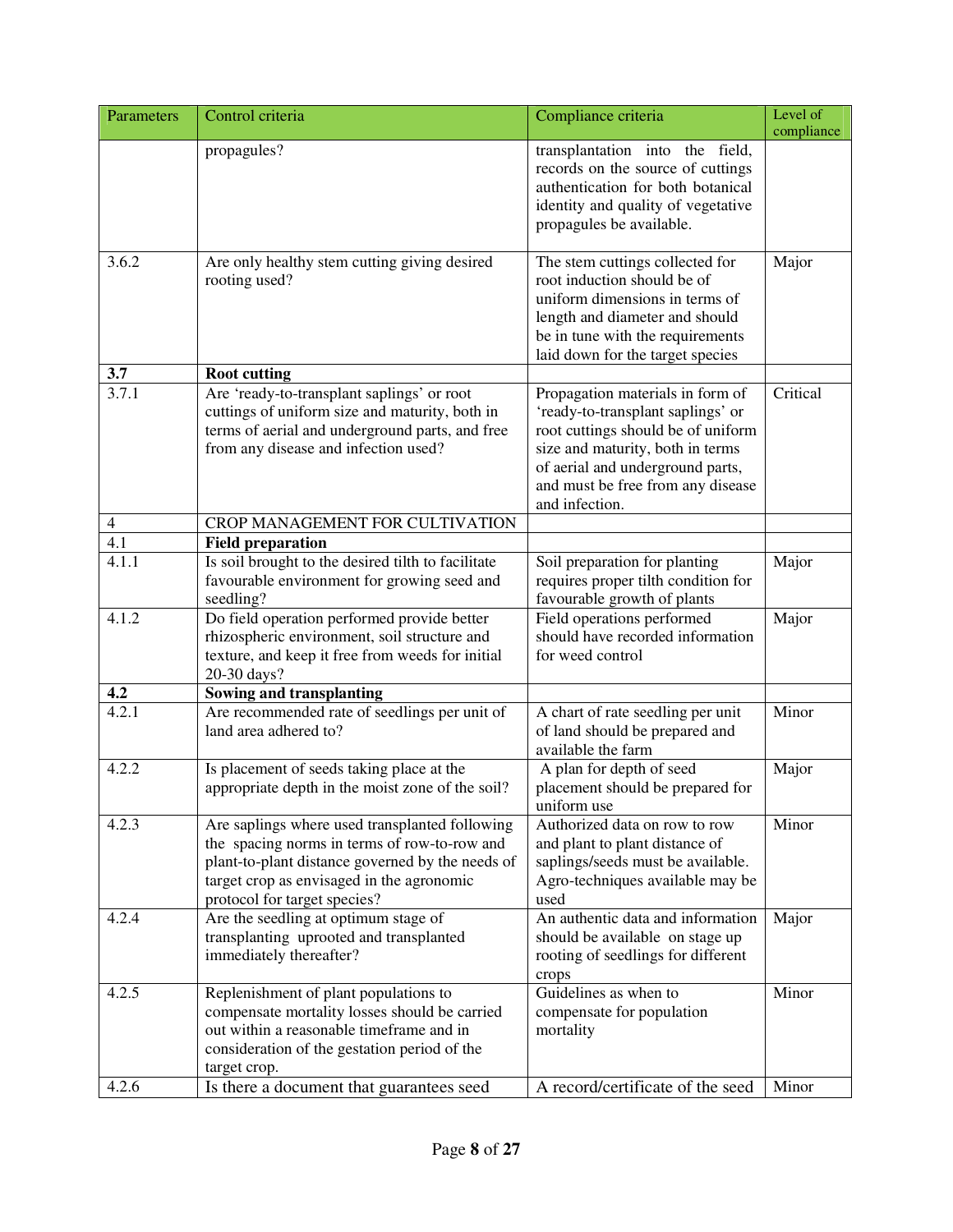| Parameters   | Level of<br>Control criteria<br>Compliance criteria<br>compliance                                                                                                                                                                       |                                                                                                                                                                                                                                                                         |       |  |  |
|--------------|-----------------------------------------------------------------------------------------------------------------------------------------------------------------------------------------------------------------------------------------|-------------------------------------------------------------------------------------------------------------------------------------------------------------------------------------------------------------------------------------------------------------------------|-------|--|--|
|              | quality (free from injurious pests, diseases,<br>virus, etc.)?                                                                                                                                                                          | quality is kept and available<br>and states variety purity,<br>variety name, batch number<br>and seed vendor.                                                                                                                                                           |       |  |  |
| 4.3          | <b>Manures and Fertilizers</b>                                                                                                                                                                                                          |                                                                                                                                                                                                                                                                         |       |  |  |
| 4.3.1        | Source of information/material about manures<br>and fertilizers used<br>Parameters used to accept or qualify the manure<br>in case source is from outside.                                                                              | Where the fertilizer records show<br>that the technically responsible<br>person making the choice of the<br>fertilizer (organic or inorganic) is<br>an external adviser, training and<br>technical competence must be<br>demonstrated.                                  | Major |  |  |
| 4.3.2        | Is use of organic manure preferred for growing<br>medicinal plants supplemented by mineral<br>nutrition through inorganic source in<br>consideration of the nutritional needs of the<br>target crop vis-à-vis the soil characteristics? | Mineral supplements must be<br>based on complete soil analysis<br>in a competent laboratory for the<br>target crops                                                                                                                                                     | Minor |  |  |
| 4.3.3        | Is use of compost, vermi-compost, green leafy<br>manure and biofertilizers considered desirable?                                                                                                                                        | These organic modes of<br>supplementation of organic<br>manure/fertilizer should be<br>implemented                                                                                                                                                                      | Minor |  |  |
| 4.3.4        | Are specialized nutritional care for distinct<br>purposes such as root production or<br>enhancement of leafy bio-mass etc opted for in<br>the light of recommended agronomic practices<br>for target species?                           | These practices must be based on<br>scientific information and guided<br>by specialists                                                                                                                                                                                 | Major |  |  |
| 4.4<br>4.4.1 | <b>Irrigation</b><br>How is the total water requirement of the crop<br>estimated in the light of available agronomic<br>protocol? How the irrigation cycles is planned<br>for and implemented to ensure optimal plant<br>growth.        | There should be a water<br>management plan to optimize<br>water usage and reduce wastage.<br>Records should be maintained for<br>irrigation/fertigation and water<br>usage.                                                                                             | Major |  |  |
| 4.4.2        | Is there a water management plan to optimise<br>water usage and reduce waste in terms of<br>method of irrigation?                                                                                                                       | The idea is to avoid wasting<br>water. The irrigation system used<br>should be the most efficient<br>available for the crop and<br>accepted. A documented plan is<br>available which outlines the steps<br>and actions to be taken to<br>implement the management plan. | Major |  |  |
| 4.4.3        | How water harvesting and water conservation<br>methods are followed, wherever possible                                                                                                                                                  | Water conservation measures<br>should be followed                                                                                                                                                                                                                       | Minor |  |  |
| 4.4.4        | Is the quality of water considered in the light of<br>prevailing soil conditions and soil and water<br>analysis taken into account for this purpose.                                                                                    | Test report of water and soil from<br>an accredited lab should be<br>available                                                                                                                                                                                          | Major |  |  |
| 4.4.5        | How soils having the problem of drainage are<br>dealt with in specific manner so as to provide<br>outlet for excess water?                                                                                                              | Written soil water management<br>practice should be available. The<br>impounding of water through<br>heavy rains should not be<br>allowed.                                                                                                                              | Major |  |  |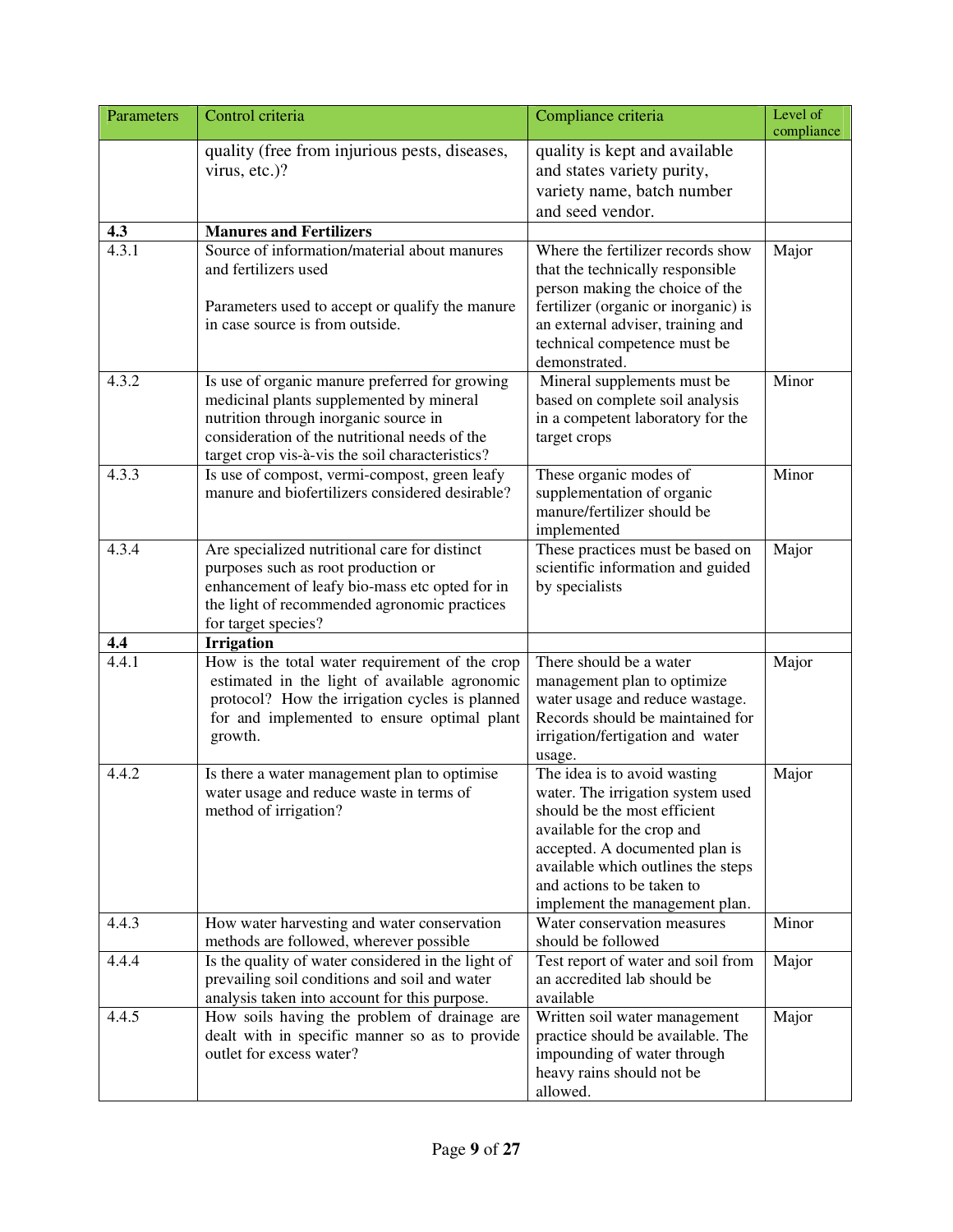| Parameters         | Control criteria                                                                                                                                                                                                                       | Compliance criteria                                                                                                                                          | Level of<br>compliance |
|--------------------|----------------------------------------------------------------------------------------------------------------------------------------------------------------------------------------------------------------------------------------|--------------------------------------------------------------------------------------------------------------------------------------------------------------|------------------------|
| 4.5                | Weeding and intercultural operations                                                                                                                                                                                                   |                                                                                                                                                              |                        |
| 4.5.1              | How initial flush of weeds are controlled<br>effectively to ensure a weed free environment to<br>young plants?.                                                                                                                        | A documented plan should be<br>available for weed control. The<br>weeding and hoeing cycles should<br>be so arranged as to keep the field<br>free from weeds | Major                  |
| 4.5.2              | Is the prescribed schedule of all inter-cultural<br>operations such as weeding, hoeing, topping,<br>nipping of buds, pruning, shading and earthing<br>up etc. adhered to in a manner to optimize<br>overall productivity.              | Depending on the nature of<br>medicinal crop, inter-cultivation<br>practices should be used to reduce<br>the incidence of weeds                              | Major                  |
| 4.5.3              | Are use of herbicides avoided as far as possible?<br>In case of their inevitable usage, are available<br>evidence of safety to the target crop considered<br>adequately?                                                               | Systemic weedicides should not<br>be used. Biological control<br>measures preferred                                                                          | Major                  |
| 4.6                | <b>Crop protection</b>                                                                                                                                                                                                                 |                                                                                                                                                              |                        |
| 4.6.1              | Is there a comprehensive preventive and control<br>measures enumerated in the agronomic protocol<br>used for pest management to minimize loss of<br>the final crop and its quality.                                                    | A comprehensive pest control<br>procedure should be in place                                                                                                 | Major                  |
| 4.6.2              | Is crop protection plans limited to the use of<br>bio-control agents and bio-pesticides?                                                                                                                                               | Biological route is preferred and<br>plans for this should be available                                                                                      | Major                  |
| 4.6.3              | Integrated Pest Management protocols shall be<br>in place in absence of the protocols at 4.6.1 and<br>4.6.2.                                                                                                                           | IPM practices are encouraged.                                                                                                                                | Critical               |
| 4.6.4              | How under compulsive circumstances care is<br>taken to use smallest effective dosage of<br>pesticides on the basis of crop protection<br>protocols prescribed for the target species                                                   | Specialist advice should be<br>available for use of pesticides<br>their dosages, time of application<br>and mode of application                              | Major                  |
| 4.6.5              | When chemical pesticides are used for crop<br>protection, is residue analysis of final product<br>carried out through appropriate testing agencies<br>following standard procedures?                                                   | A written procedure for pesticide<br>use be available defining the<br>dose, time and mode of<br>application to reduce pesticide<br>residue in plant body     | Critical               |
| 5                  | Harvest and post harvest management                                                                                                                                                                                                    |                                                                                                                                                              |                        |
| 5.1                | Harvesting                                                                                                                                                                                                                             |                                                                                                                                                              |                        |
| $\overline{5}.1.1$ | How the harvesting season is determined and<br>followed on the basis of qualitative parameters<br>set for the end product of the constituents rather<br>than the total vegetative yield?                                               | The grower must demonstrate the<br>basis for determining the maturity<br>of crop for harvesting                                                              | Major                  |
| 5.1.2              | cutting devices<br>for<br>How<br>employed<br>are<br>selected<br>minimize<br>harvesting<br>the<br>to<br>contamination by soil particles? How while<br>harvesting, care is taken to avoid incidental and<br>concurrent harvest of weeds? | Clear instruction should be<br>available for farm worker to use<br>proper cutting devices and avoid<br>harvest of rogue plants                               | Major                  |
| 5.1.3              | How are the containers used for harvested<br>materials kept clean? How care is taken to<br>ensure freedom from the risks of cross<br>contamination by other species, weeds and such<br>other extraneous matter?                        | A documented procedure should<br>exist for cleaning containers and<br>avoiding mixed up and<br>contamination of produce                                      | Major                  |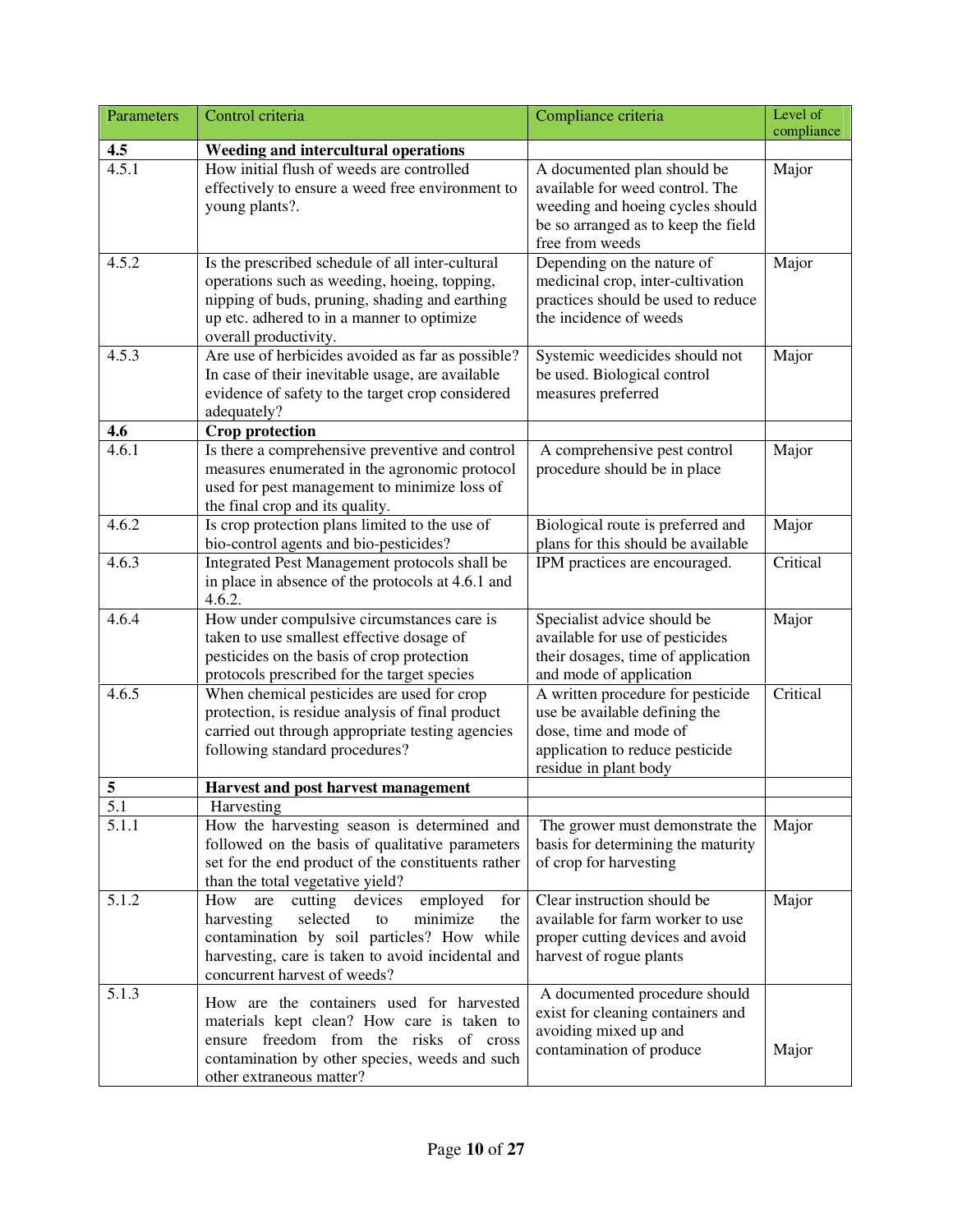| Parameters | Control criteria                                                                                   | Compliance criteria                                                 | Level of   |
|------------|----------------------------------------------------------------------------------------------------|---------------------------------------------------------------------|------------|
| 5.2        |                                                                                                    |                                                                     | compliance |
|            | <b>Primary processing</b>                                                                          |                                                                     |            |
| 5.2.1      | Are the washing and cleaning methods for                                                           | The procedure for this purpose                                      | Critical   |
|            | freshly harvested materials laid down in                                                           | should be present to ensure                                         |            |
|            | consideration of the target plant part?                                                            | removal of soil particles adhering<br>to the materials.             |            |
| 5.2.2      | Is the freshly harvested materials not be stored                                                   | Proper drying techniques and                                        | Critical   |
|            | as such and the drying process initiated in a                                                      | technology be adopted for drying                                    |            |
|            | continuum? How is the length of storage                                                            | and storage of harvested                                            |            |
|            | minimized and handled in a manner to prevent                                                       | medicinal plant material                                            |            |
|            | degradation or rotting?                                                                            |                                                                     |            |
| 5.2.3      | How processing yards or sites are kept clean,                                                      | Processing yard must be clean                                       | Major      |
|            | well ventilated, and have the facilities for                                                       | preferable pucca platform with                                      |            |
|            | protection against sunlight, dust, rain, rodents,                                                  | proper shade                                                        |            |
|            | insects and livestock?.                                                                            | It should be ensured that                                           |            |
| 5.2.4      | Are the drying procedure and the temperature                                                       |                                                                     | Critical   |
|            | employed for this purpose in conformity with<br>the quality needs of the farm produce?             | agronomic package prescribing<br>specific procedures for this phase |            |
|            |                                                                                                    | is complied with. In high                                           |            |
|            |                                                                                                    | humidity conditions, it may be                                      |            |
|            |                                                                                                    | necessary to dry the produce                                        |            |
|            |                                                                                                    | appropriately                                                       |            |
| 5.2.5      | Whether sorting procedure is carried out after                                                     | Proper instruction for sorting                                      | Major      |
|            | completion of drying phase and before the                                                          | should be in place and it should                                    |            |
|            | material is packed?                                                                                | be done after drying and before                                     |            |
|            |                                                                                                    | packing                                                             |            |
| 5.3        | Packaging, storage and transportation                                                              |                                                                     |            |
| 5.3.1      | Is the selection of packaging material based on<br>the quality requirements and possible length of | Norms for packaging material<br>should be fixed for different types | Major      |
|            | storage before consumption and kept clean, dry                                                     | of crop produce                                                     |            |
|            | and undamaged?                                                                                     |                                                                     |            |
| 5.3.2      | While packaging, are mechanical damages and                                                        | Proper norms be in place to                                         | Major      |
|            | undue compacting of the dried plant material                                                       | define packaging practices to                                       |            |
|            | that may result in undesirable quality changes                                                     | avoid damage or deterioration of                                    |            |
|            | avoided? Is care taken to avoid overfilling of                                                     | the packed material                                                 |            |
|            | the containers?                                                                                    |                                                                     |            |
| 5.3.3      | Is the storage area kept dry and protected from                                                    | Storage area must be kept clean                                     | Major      |
|            | insects and rodents and such other factors that                                                    | and free from insect pests                                          |            |
|            | may be detrimental to the quality of the<br>product?.                                              |                                                                     |            |
| 5.3.4      | Are organic herbs stored separately from the                                                       | Practices for separating organic                                    | Major      |
|            | non-organic products?                                                                              | and nonorganic herbs be clear to                                    |            |
|            |                                                                                                    | handlers                                                            |            |
| 5.3.5      | When multiple commodities are handled in the                                                       | Proper segregation be exercised                                     | Minor      |
|            | same storage area, is care exercised to prevent                                                    | to keep different products                                          |            |
|            | product mix up and cross contamination.                                                            | separate to avoid mix up                                            |            |
| 5.3.6      | Are plant materials having strong aromatic                                                         | High aromatic plant material is                                     | Minor      |
|            | compounds kept at a reasonably away from                                                           | segregated from other material &                                    |            |
|            | others?                                                                                            | stored at reasonable distance                                       |            |
| 6          | <b>IDENTIFICATION AND TRACEABILITY</b>                                                             |                                                                     |            |
| 6.1        | <b>Identification</b>                                                                              |                                                                     |            |
| 6.1.1      | Are packs legibly labeled inscribing on every                                                      | Each pack must be legibly                                           | Major      |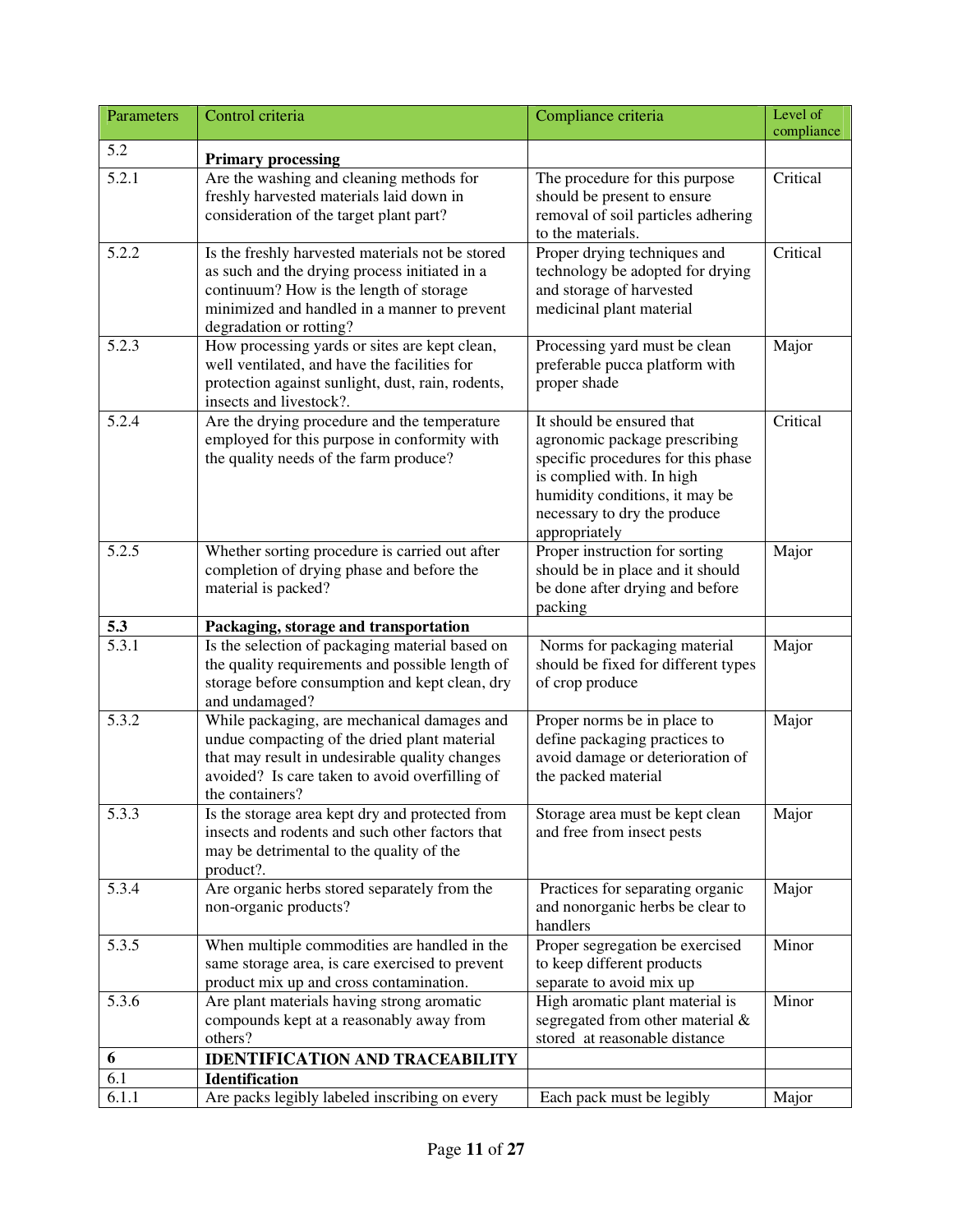| Parameters | Control criteria<br>Compliance criteria                                                                                                                                                                                    |                                                                                                                                                                                                                                                                                                                    |                |  |
|------------|----------------------------------------------------------------------------------------------------------------------------------------------------------------------------------------------------------------------------|--------------------------------------------------------------------------------------------------------------------------------------------------------------------------------------------------------------------------------------------------------------------------------------------------------------------|----------------|--|
|            | pack with the product name, plant part, month<br>and year of harvest and the name of<br>farmer/farming agency? If the material was<br>tested before, an appropriate label may be used<br>indicating quality approval       | marked with details following<br>trade practices/legal requirements                                                                                                                                                                                                                                                | compliance     |  |
| 6.2        | Traceability                                                                                                                                                                                                               |                                                                                                                                                                                                                                                                                                                    |                |  |
| 6.2.1      | Is registered product traceable back to and<br>trackable from the registered farm (and other<br>relevant registered areas) where it has been<br>grown?                                                                     | There is a documented<br>identification and traceability<br>system that allows registered<br>product to be traced back to the<br>registered farm and tracked<br>forward to the immediate<br>customer. Harvest information<br>must link a batch to the<br>production records or the farms of<br>specific producers. | Critical       |  |
| 7          | PERSONNEL AND EQUIPMENT                                                                                                                                                                                                    |                                                                                                                                                                                                                                                                                                                    |                |  |
| 7.1        | Key resource persons engaged at the site (such<br>as farm owner/ supervisor) must be conversant<br>with all aspects related to the target crop such<br>as, quality requirements of the end product, crop<br>husbandry etc. | Personnel should be trained and<br>training records must be available                                                                                                                                                                                                                                              | Major          |  |
| 7.2        | The personnel should have basic exposure to<br>subject matters like safety and hygiene                                                                                                                                     | Special training on safety should<br>be imparted to personnel                                                                                                                                                                                                                                                      | Major          |  |
| 7.3<br>7.4 | The machinery used in fertilizer and pesticide<br>application must be calibrated at prescribed<br>schedules and calibration certificates / records<br>should be maintained.<br>Equipments must be clean and mounted where  | Calibration schedule should be<br>available and calibration record in<br>line with the schedule from the<br>weights and measures or from an<br>accredited calibration agency<br>Equipment and machinery used                                                                                                       | Major<br>Major |  |
|            | applicable, in an easily accessible manner.<br>Scheduled servicing procedures must be adhered<br>to keep them in working order                                                                                             | should have maintenance<br>schedule                                                                                                                                                                                                                                                                                |                |  |
| 7.5        | Additional care should be taken for cleaning<br>those machine parts that get into direct contact<br>with the harvested medicinal plant                                                                                     | Special care should be taken for<br>equipment that comes directly in<br>contact with plant material                                                                                                                                                                                                                | Major          |  |
| 7.6        | The material used for the equipment,<br>particularly that coming into direct contact,<br>should be safe. Equipments that pose a risk of<br>hazardous metallic contamination of the<br>harvested crop should be avoided     | Quality of material for equipment<br>should of such that it does not<br>contaminate plant material in<br>contact with it                                                                                                                                                                                           | Critical       |  |
| 8          | <b>WORKERS HEALTH, SAFETY AND</b><br><b>WELFARE</b>                                                                                                                                                                        |                                                                                                                                                                                                                                                                                                                    |                |  |
| 8.1        | <b>Risk Assessments</b>                                                                                                                                                                                                    |                                                                                                                                                                                                                                                                                                                    |                |  |
| 8.1.1      | Does the farm have a written risk assessment for<br>safe and healthy working conditions?                                                                                                                                   | The written risk assessment can<br>be a generic one but it must be<br>appropriate for conditions on the<br>farm. The risk assessment must<br>be reviewed and updated when<br>changes in the organisation.                                                                                                          | Major          |  |
| 8.1.2      | Does the farm have a written health, safety and                                                                                                                                                                            | The health, safety and hygiene                                                                                                                                                                                                                                                                                     | Major          |  |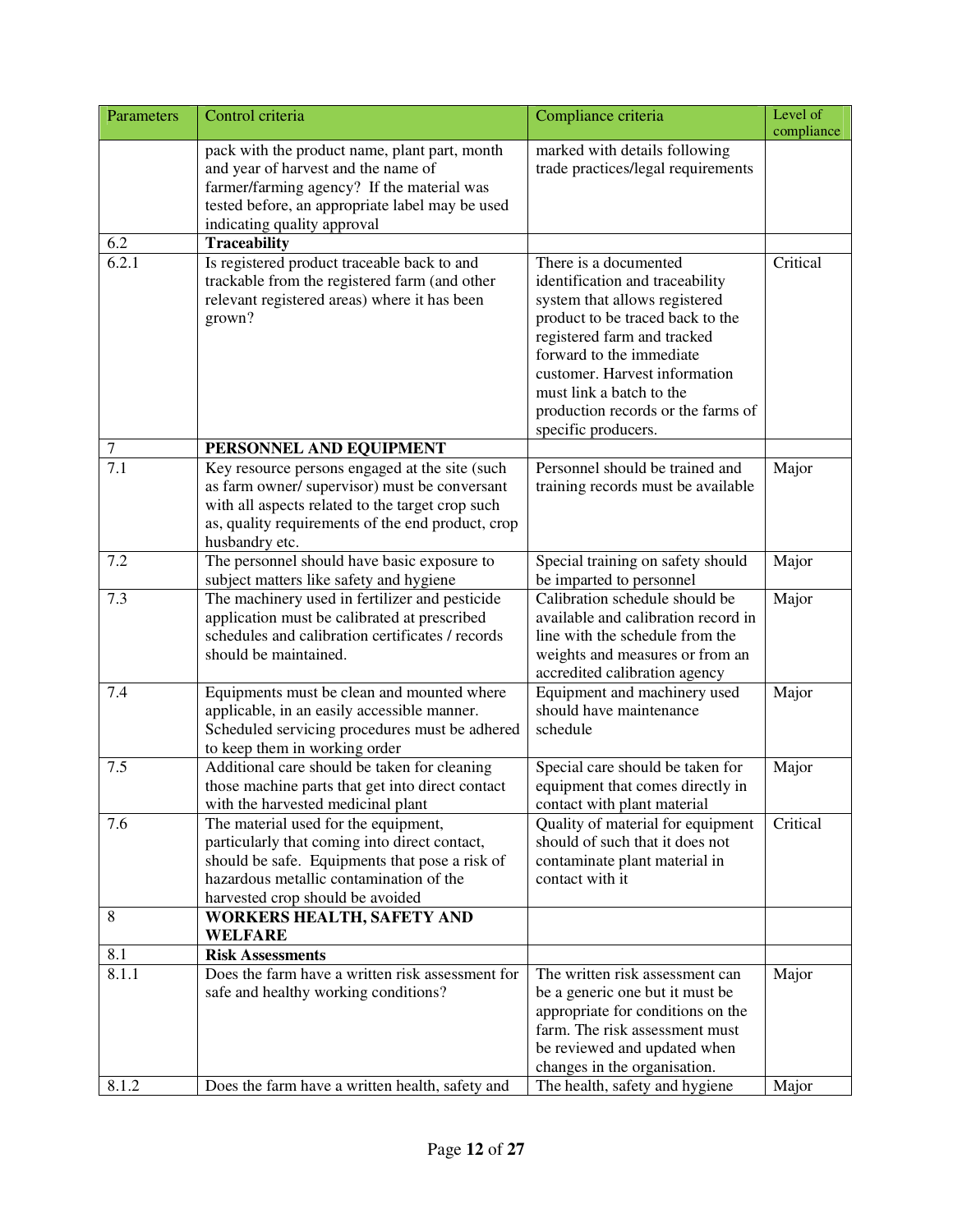| Parameters   | Control criteria                                                                                                                                                                                                                                                                                        | Compliance criteria                                                                                                                                                                                                                                                                                                                                                                                                                                                                                                                                                                                                                                                                                                                                             | Level of<br>compliance |
|--------------|---------------------------------------------------------------------------------------------------------------------------------------------------------------------------------------------------------------------------------------------------------------------------------------------------------|-----------------------------------------------------------------------------------------------------------------------------------------------------------------------------------------------------------------------------------------------------------------------------------------------------------------------------------------------------------------------------------------------------------------------------------------------------------------------------------------------------------------------------------------------------------------------------------------------------------------------------------------------------------------------------------------------------------------------------------------------------------------|------------------------|
|              | hygiene policy and procedures?                                                                                                                                                                                                                                                                          | policy must at least include the<br>points identified in the risk<br>assessment. This could include<br>accident and emergency<br>procedures, hygiene procedures,<br>dealing with any identified risks<br>in the working situation, etc. The<br>policy must be reviewed and<br>updated when the risk assessment<br>changes.                                                                                                                                                                                                                                                                                                                                                                                                                                      |                        |
| 8.2          | <b>Training</b>                                                                                                                                                                                                                                                                                         |                                                                                                                                                                                                                                                                                                                                                                                                                                                                                                                                                                                                                                                                                                                                                                 |                        |
| 8.2.1        | Do all workers handling and/or administering<br>plant chemicals, disinfectants, plant protection<br>products, biocides or other hazardous substances<br>and all workers operating dangerous or complex<br>equipment have certificates of competence,<br>and/or details of other such<br>qualifications? | Records must identify workers<br>who carry out such tasks, and<br>show certificates of training or<br>proof of competence.                                                                                                                                                                                                                                                                                                                                                                                                                                                                                                                                                                                                                                      | Major                  |
| 8.2.2        | Have all workers received adequate health and<br>safety training and are they instructed according<br>to the risk assessment?                                                                                                                                                                           | Workers can demonstrate<br>competency in responsibilities<br>and tasksthrough visual<br>observation. If at time of<br>inspection there are no activities,<br>there must be evidence of<br>instructions.                                                                                                                                                                                                                                                                                                                                                                                                                                                                                                                                                         | Major                  |
| 8.2.3        | Is there always an appropriate number of<br>persons (at least one person) trained in first aid<br>present on each farm whenever on-farm<br>activities are being carried out?                                                                                                                            | There is always at least one<br>person trained in First Aid present<br>on the farm whenever on-farm<br>activities are being carried out.                                                                                                                                                                                                                                                                                                                                                                                                                                                                                                                                                                                                                        | Major                  |
| 8.3<br>8.3.1 | <b>Hazards and First Aid</b><br>Do accident and emergency procedures exist;<br>are they visually displayed and communicated<br>to all persons associated with the farm<br>activities?                                                                                                                   | Permanent accident procedures<br>must be clearly displayed in<br>accessible, and visible location(s).<br>These instructions are available in<br>the predominant language(s) of<br>the workforce and/or pictograms.<br>The procedures must identify,<br>where appropriate the following:<br>- farm's map reference or farm<br>address<br>- contact person(s)<br>- location of the nearest means of<br>communication (telephone, radio)<br>- an up-to-date list of relevant<br>phone numbers (police,<br>ambulance, hospital, fire-brigade,<br>access to emergency health care<br>on site or by means of transport,<br>electricity and water supplier);<br>- how and where to contact the<br>local medical services, Hospital<br>and other<br>emergency services. | Major                  |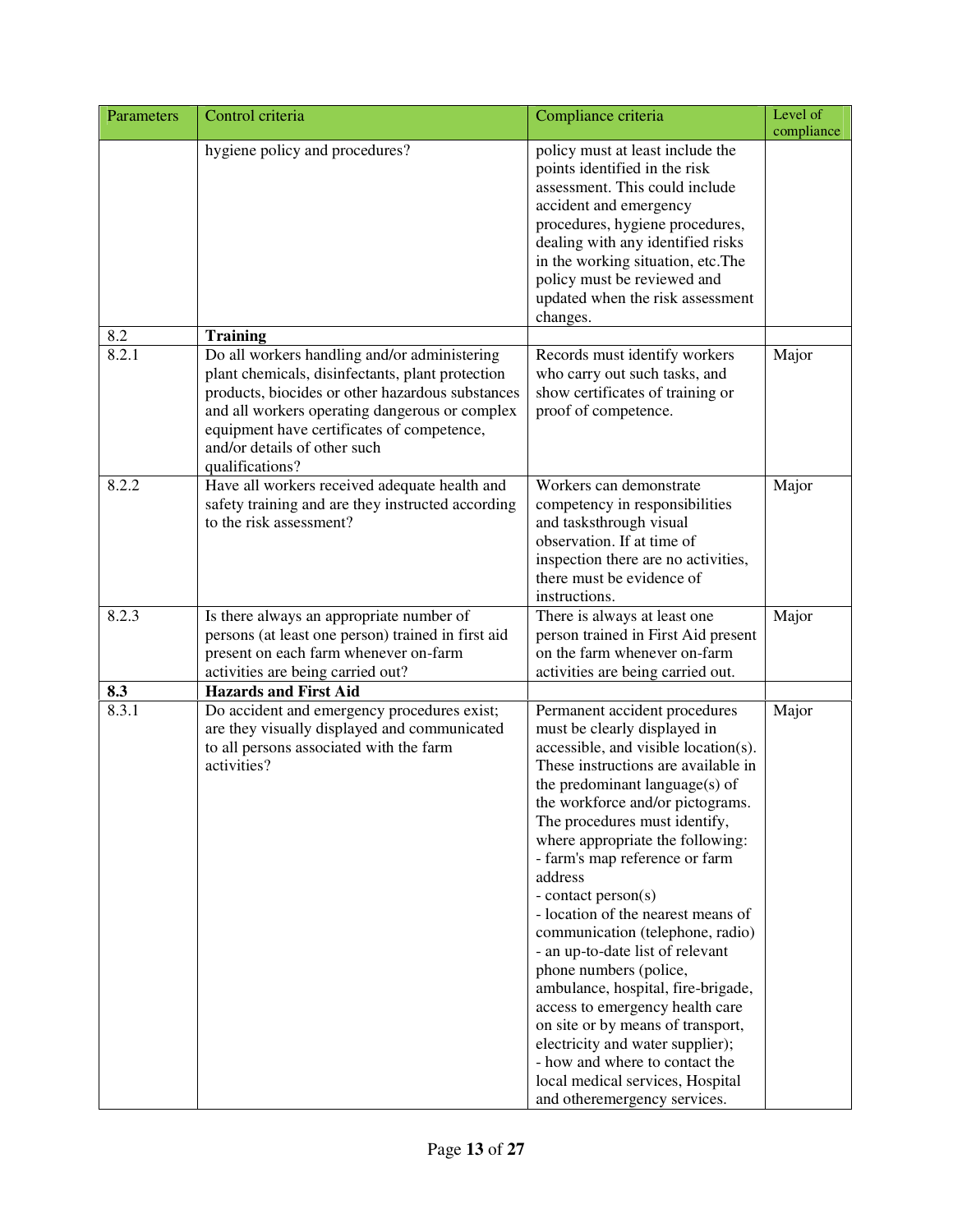| Parameters | Control criteria                                                                                                                                                                                                                                                                                                                                                                            | Compliance criteria                                                                                                                                                                                                                                                                                                                                            | Level of<br>compliance |
|------------|---------------------------------------------------------------------------------------------------------------------------------------------------------------------------------------------------------------------------------------------------------------------------------------------------------------------------------------------------------------------------------------------|----------------------------------------------------------------------------------------------------------------------------------------------------------------------------------------------------------------------------------------------------------------------------------------------------------------------------------------------------------------|------------------------|
|            |                                                                                                                                                                                                                                                                                                                                                                                             | - location of fire extinguisher;<br>- emergency exits;<br>- emergency cut-offs for<br>electricity, gas and water<br>supplies.<br>- how to report accidents or<br>dangerous incidents.                                                                                                                                                                          |                        |
| 8.3.2      | Permanent and legible signs must<br>Are potential hazards clearly identified by<br>warning signs and placed where appropriate?<br>indicate potential hazards,<br>e.g.waste pits, fuel tanks,<br>workshops, access doors of the<br>plant protection product /<br>fertiliser / any other chemical<br>storage facilities as well as the<br>treated crop etc. Warning signs<br>must be present. |                                                                                                                                                                                                                                                                                                                                                                | Minor                  |
| 8.4        | <b>Protective Clothing/Equipment</b>                                                                                                                                                                                                                                                                                                                                                        |                                                                                                                                                                                                                                                                                                                                                                |                        |
|            | Are workers (including subcontractors)<br>equipped with suitable protective clothing in<br>accordance with legal requirements and/or label<br>instructions or as authorized by a competent<br>authority?                                                                                                                                                                                    | Complete sets of protective<br>clothing, (e.g. rubber boots,<br>waterproof clothing, protective<br>overalls, rubber gloves, face<br>masks, etc.) which enable label<br>instructions and/or legal<br>requirements and/or requirements<br>as authorized by a competent<br>authority to be complied with are<br>available, used and in a good state<br>of repair. | Major                  |
| 9          | RECORD KEEPING AND INTERNAL<br><b>SELF-ASSESSMENT/INTERNAL</b><br><b>INSPECTION</b>                                                                                                                                                                                                                                                                                                         |                                                                                                                                                                                                                                                                                                                                                                |                        |
| 9.1        | Are all records requested during the external<br>inspection accessible and kept for a minimum<br>period of time of two years, unless a longer<br>requirement is stated in specific control points?                                                                                                                                                                                          | Producers keep up to date records<br>for a minimum of two years from<br>the date of first inspection, unless<br>legally required to do so for a<br>longer period.                                                                                                                                                                                              | Major                  |
| 9.2        | Does the producer take responsibility<br>to<br>undertake a minimum of one internal self-<br>assessment per year against the requirements of<br>this standard?                                                                                                                                                                                                                               | There is documentary evidence<br>that internal self-assessment<br>under responsibility of the<br>producer has been carried out and<br>are recorded annually                                                                                                                                                                                                    | Major                  |
| 9.3        | Are effective corrective actions taken as a result<br>of non-conformances detected during the<br>internal self-assessment ?                                                                                                                                                                                                                                                                 | Effective corrective actions are<br>documented and have been<br>implemented.                                                                                                                                                                                                                                                                                   | Major                  |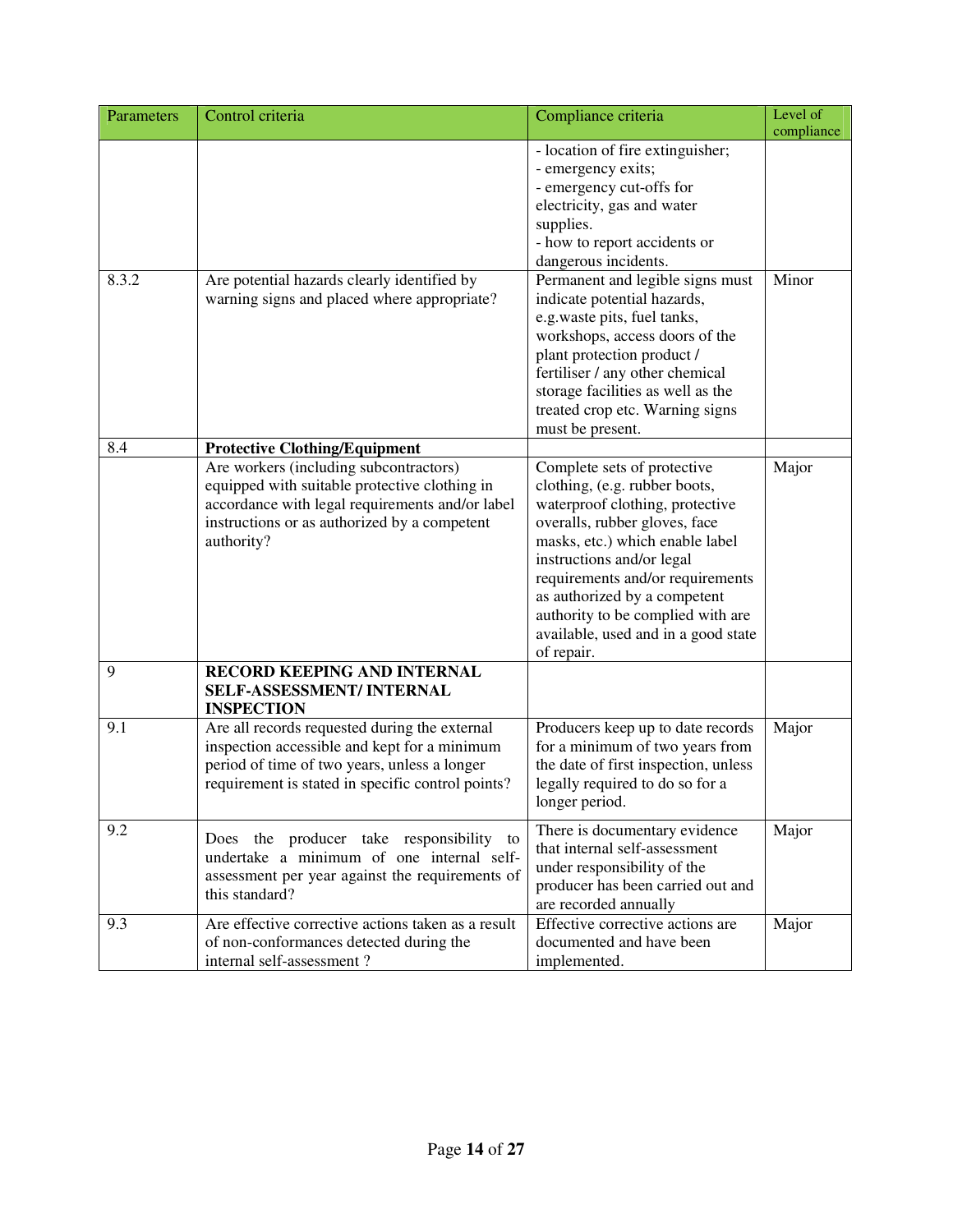## **TABLE 02 CHECKLISTS FOR SELF-ASSESSMENT**

| Parameters       | Control criteria                                                                                                                                                                                                                                                                                                        | Compliance<br>Level of<br>compliance |     | Remarks        |  |
|------------------|-------------------------------------------------------------------------------------------------------------------------------------------------------------------------------------------------------------------------------------------------------------------------------------------------------------------------|--------------------------------------|-----|----------------|--|
|                  |                                                                                                                                                                                                                                                                                                                         |                                      | Yes | N <sub>o</sub> |  |
|                  |                                                                                                                                                                                                                                                                                                                         |                                      |     |                |  |
| $\mathbf{1}$     | <b>SITE SELECTION</b>                                                                                                                                                                                                                                                                                                   |                                      |     |                |  |
| 1.1              | Is site free from toxic elements such as industrial wastes and<br>effluents?                                                                                                                                                                                                                                            | Major                                |     |                |  |
| 1.2              | Are the sites in proximity to graveyards, crematoria or having a<br>traceable history of such usage.                                                                                                                                                                                                                    | Minor                                |     |                |  |
| 1.3              | Is the site having access to reliable source of irrigation water<br>(where applicable/relevant)?                                                                                                                                                                                                                        | Major                                |     |                |  |
| 1.4              | Has a management plan been developed setting out strategies to<br>minimize all identified risks in respect of parameter at 1.1 to 1.2?<br>Are the results of this analysis recorded and used to justify that<br>the site in question is suitable?                                                                       | Major                                |     |                |  |
| 1.5              | Has the meteorological data collated for preceding three years<br>taken into account while judging the suitability of the site.                                                                                                                                                                                         | Minor                                |     |                |  |
| $\boldsymbol{2}$ | <b>SOIL CONDITIONS</b>                                                                                                                                                                                                                                                                                                  |                                      |     |                |  |
| 2.1              | Has the soil map prepared for the farm                                                                                                                                                                                                                                                                                  | Major                                |     |                |  |
| 2.2              | Is the soil optimal to the selected crop with reference to its water<br>holding capacity and fertility?                                                                                                                                                                                                                 | Major                                |     |                |  |
| 2.3              | If soils with low fertility levels use soil amendments as per the<br>specific site and requirement of species, are the latest soil test<br>report on physico-chemical parameters and nutrient profile to<br>decide the nature and quantity of soil amendments available?                                                | Major                                |     |                |  |
| 2.4              | Has the quality of irrigation water been adequately understood and<br>classified in the context of both soil type and the target crop in<br>terms of total salt concentration, Sodium absorption ratio,<br>Bicarbonate and Boron concentration etc.                                                                     | Major                                |     |                |  |
| 2.5              | Irrigation water is required to conform to standards of micro<br>pollutants [disinfection by-products (DBPs), endocrine disrupting<br>chemicals, antibiotics, polymers, pesticides and other bioactive<br>chemicals], heavy metals and residual pesticides) if the water<br>source is vulnerable like canal water etc.? | Major                                |     |                |  |
| 2.6              | When shade-loving crop is planned for, availability of shade<br>across the field should be ascertained.                                                                                                                                                                                                                 | Major                                |     |                |  |
| 3                | SEEDS AND PROPAGATION MATERIAL                                                                                                                                                                                                                                                                                          |                                      |     |                |  |
| 3.1              | Do seed/planting material accompanied with the following<br>information:-<br>Name (pharmacopoeial nomenclature and trade name)<br>a)<br>Botanical name<br>b)<br>Cultivar/Selection / Phenotype/ Chemotype / Genotype (If<br>$\bf c)$<br>applicable)?                                                                    | Critical                             |     |                |  |
| 3.2              | Is marker based analytical projection for the end-product is<br>mandatory requirement when the crop is meant for phyto-<br>pharmaceutical industries?.                                                                                                                                                                  | Major                                |     |                |  |
| 3.3              | When the planting material is obtained from wild resources, are<br>efforts made to establish its correct identity? Is planting material<br>obtained from a authorized source?                                                                                                                                           | Major                                |     |                |  |
| 3.4              | Does the producer keep records on sowing/planting methods,<br>seed/planting rate, sowing/planting date?                                                                                                                                                                                                                 | Major                                |     |                |  |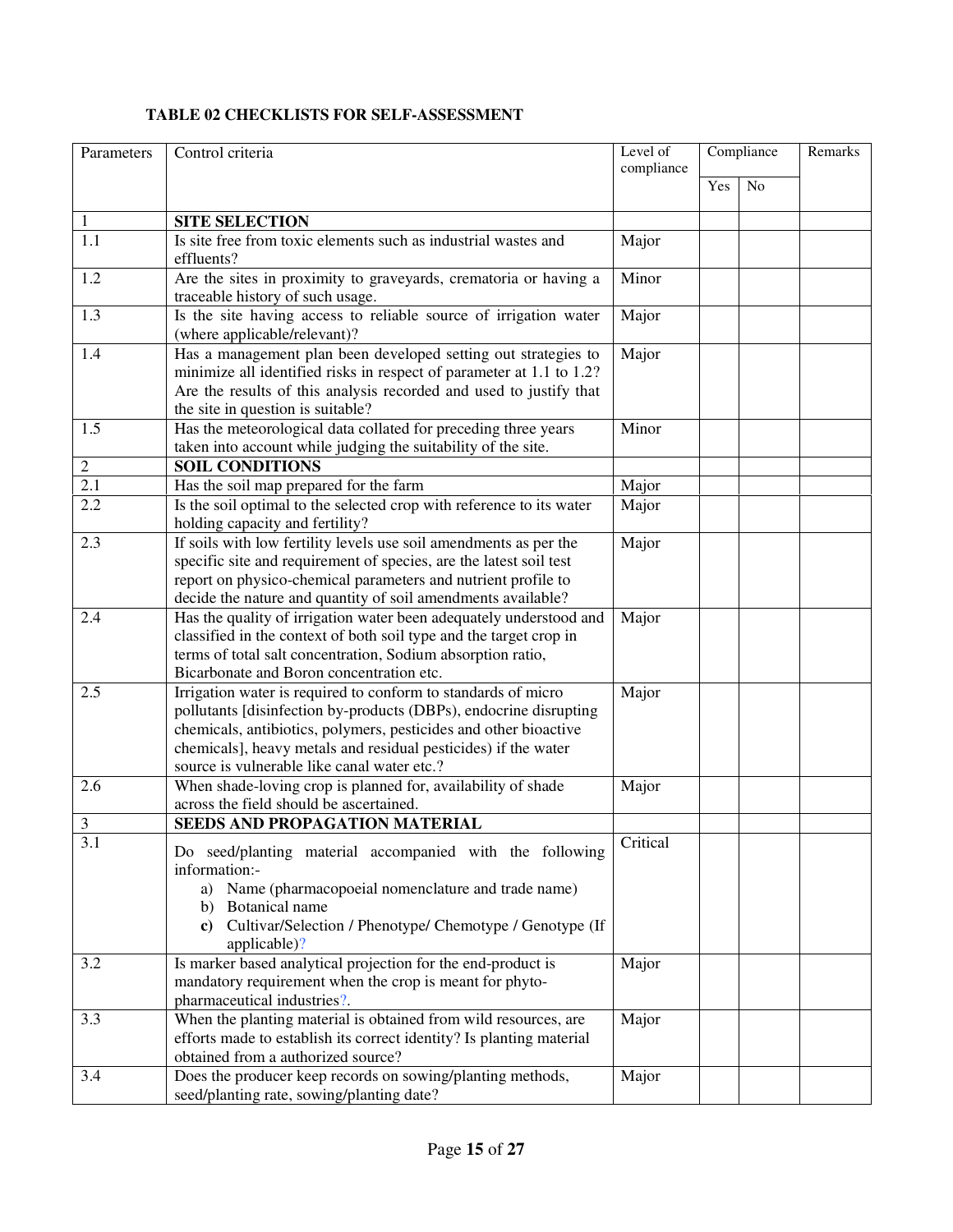| Parameters         | Control criteria                                                                                                                                                                                                                                                                              | Level of<br>compliance | Compliance |    | Remarks |
|--------------------|-----------------------------------------------------------------------------------------------------------------------------------------------------------------------------------------------------------------------------------------------------------------------------------------------|------------------------|------------|----|---------|
|                    |                                                                                                                                                                                                                                                                                               |                        | Yes        | No |         |
|                    |                                                                                                                                                                                                                                                                                               |                        |            |    |         |
| 3.5<br>3.5.1       | <b>Seed</b>                                                                                                                                                                                                                                                                                   | Critical               |            |    |         |
|                    | The seeds chosen for cultivation purposes must meet the botanical<br>and varietal purity.                                                                                                                                                                                                     |                        |            |    |         |
| 3.5.2              | Are the seeds chosen for cultivation purposes physically free from<br>pests, diseases, weeds, and foreign and inert matter?                                                                                                                                                                   | Critical               |            |    |         |
| 3.5.3              | Does the producer keep records on sowing/ planting methods,<br>seed/planting rate, sowing /planting date?                                                                                                                                                                                     | Major                  |            |    |         |
| 3.5.4              | Are the seed collected from recently collected lots and are mature<br>seeds in case seeds are collected from wild source?                                                                                                                                                                     | Major                  |            |    |         |
| 3.5.5              | Are prescribed seed treatment protocols for the target species,<br>completed well in advance to match the planting season.                                                                                                                                                                    | Major                  |            |    |         |
| 3.5.6              | When the process for seedling production under nursery<br>conditions, is it initiated as per the recommended agronomic<br>practices for the target species and carried out reasonably well<br>before the actual schedule of field transplantation and only healthy<br>seedlings transplanted. | Major                  |            |    |         |
| 3.6                | <b>Stem cutting</b>                                                                                                                                                                                                                                                                           |                        |            |    |         |
| $\overline{3.6.1}$ | Are sources of cuttings authenticated when root induction in stem<br>cuttings under nursery conditions for transplantation into the field<br>for both botanical identity and quality of vegetative propagules?                                                                                | Critical               |            |    |         |
| 3.6.2              | Are only healthy stem cutting giving desired rooting used?                                                                                                                                                                                                                                    | Major                  |            |    |         |
| $\overline{3.7}$   | <b>Root cutting</b>                                                                                                                                                                                                                                                                           |                        |            |    |         |
| 3.7.1              | Are 'ready-to-transplant saplings' or root cuttings of uniform size<br>and maturity, both in terms of aerial and underground parts, and<br>free from any disease and infection used?                                                                                                          | Critical               |            |    |         |
| $\overline{4}$     | CROP MANAGEMENT FOR CULTIVATION                                                                                                                                                                                                                                                               |                        |            |    |         |
| $\overline{4.1}$   | <b>Field preparation</b>                                                                                                                                                                                                                                                                      |                        |            |    |         |
| 4.1.1              | Is soil brought to the desired tilth to facilitate favourable<br>environment for growing seed and seedling?                                                                                                                                                                                   | Major                  |            |    |         |
| 4.1.2              | Do field operation performed provide better rhizospheric<br>environment, soil structure and texture, and keep it free from<br>weeds for initial 20-30 days?                                                                                                                                   | Major                  |            |    |         |
| 4.2                | Sowing and transplanting                                                                                                                                                                                                                                                                      |                        |            |    |         |
| 4.2.1              | Are recommended rate of seedlings per unit of land area adhered<br>to?                                                                                                                                                                                                                        | Minor                  |            |    |         |
| 4.2.2              | Is placement of seeds taking place at the appropriate depth in the<br>moist zone of the soil?                                                                                                                                                                                                 | Major                  |            |    |         |
| 4.2.3              | Are saplings where used transplanted following the spacing<br>norms in terms of row-to-row and plant-to-plant distance<br>governed by the needs of target crop as envisaged in the<br>agronomic protocol for target species?                                                                  | Minor                  |            |    |         |
| 4.2.4              | Are the seedling at optimum stage of transplanting uprooted and<br>transplanted immediately thereafter?                                                                                                                                                                                       | Major                  |            |    |         |
| 4.2.5              | Replenishment of plant populations to compensate mortality<br>losses should be carried out within a reasonable timeframe and in<br>consideration of the gestation period of the target crop.                                                                                                  | Minor                  |            |    |         |
| 4.2.6              | Is there a document that guarantees seed quality (free from                                                                                                                                                                                                                                   | Minor                  |            |    |         |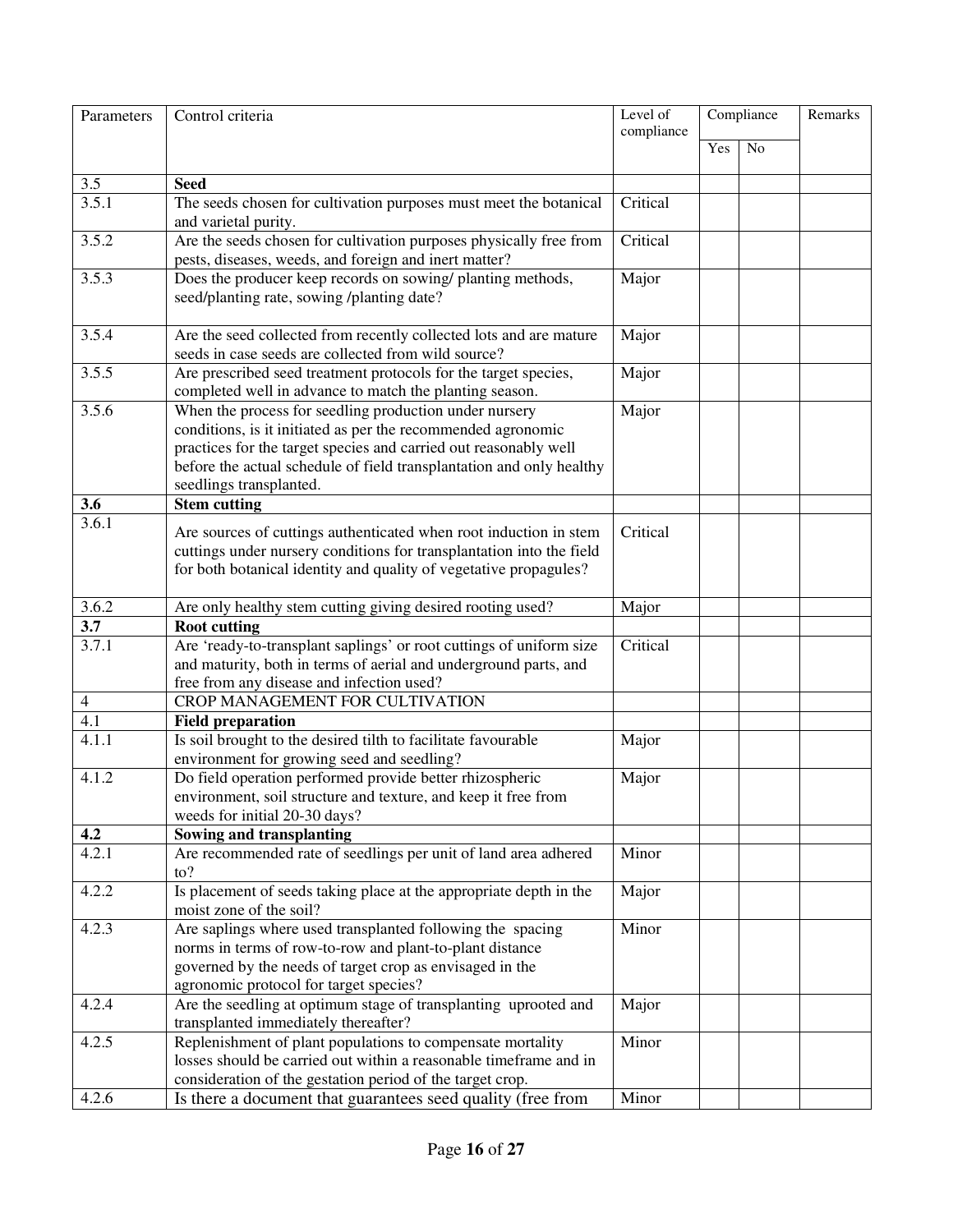| Parameters   | Control criteria                                                                                             | Level of   | Compliance |                | Remarks |
|--------------|--------------------------------------------------------------------------------------------------------------|------------|------------|----------------|---------|
|              |                                                                                                              | compliance |            |                |         |
|              |                                                                                                              |            | Yes        | N <sub>o</sub> |         |
|              | injurious pests, diseases, virus, etc.)?                                                                     |            |            |                |         |
| 4.3          | <b>Manures and Fertilizers</b>                                                                               |            |            |                |         |
| 4.3.1        | Source of information/material about manures and fertilizers used                                            | Major      |            |                |         |
|              |                                                                                                              |            |            |                |         |
|              | Parameters used to accept or qualify the manure in case source is                                            |            |            |                |         |
|              | from outside.                                                                                                |            |            |                |         |
|              |                                                                                                              |            |            |                |         |
| 4.3.2        | Is use of organic manure preferred for growing medicinal plants                                              | Minor      |            |                |         |
|              | supplemented by mineral nutrition through inorganic source in                                                |            |            |                |         |
|              | consideration of the nutritional needs of the target crop vis-à-vis                                          |            |            |                |         |
| 4.3.3        | the soil characteristics?                                                                                    | Minor      |            |                |         |
|              | Is use of compost, vermi-compost, green leafy manure and<br>biofertilizers considered desirable?             |            |            |                |         |
| 4.3.4        | Are specialized nutritional care for distinct purposes such as root                                          | Major      |            |                |         |
|              | production or enhancement of leafy bio-mass etc opted for in the                                             |            |            |                |         |
|              | light of recommended agronomic practices for target species?                                                 |            |            |                |         |
| 4.4          | <b>Irrigation</b>                                                                                            |            |            |                |         |
| 4.4.1        | How is the total water requirement of the crop estimated in the                                              | Major      |            |                |         |
|              | light of available agronomic protocol? How the irrigation cycles                                             |            |            |                |         |
|              | is planned for and implemented to ensure optimal plant growth.                                               |            |            |                |         |
|              |                                                                                                              |            |            |                |         |
| 4.4.2        | Is there a water management plan to optimise water usage and                                                 | Major      |            |                |         |
|              | reduce waste in terms of method of irrigation?                                                               |            |            |                |         |
| 4.4.3        | How water harvesting and water conservation methods are                                                      | Minor      |            |                |         |
|              | followed, wherever possible                                                                                  |            |            |                |         |
| 4.4.4        | Is the quality of water considered in the light of prevailing soil                                           | Major      |            |                |         |
|              | conditions and soil and water analysis taken into account for this                                           |            |            |                |         |
|              | purpose.                                                                                                     |            |            |                |         |
| 4.4.5        | How soils having the problem of drainage are dealt with in                                                   | Major      |            |                |         |
|              | specific manner so as to provide outlet for excess water?                                                    |            |            |                |         |
|              |                                                                                                              |            |            |                |         |
| 4.5<br>4.5.1 | Weeding and intercultural operations                                                                         |            |            |                |         |
|              | How initial flush of weeds are controlled effectively to ensure a<br>weed free environment to young plants?. | Major      |            |                |         |
| 4.5.2        | Is the prescribed schedule of all inter-cultural operations such as                                          | Major      |            |                |         |
|              | weeding, hoeing, topping, nipping of buds, pruning, shading and                                              |            |            |                |         |
|              | earthing up etc. adhered to in a manner to optimize overall                                                  |            |            |                |         |
|              | productivity.                                                                                                |            |            |                |         |
| 4.5.3        | Are use of herbicides avoided as far as possible? In case of their                                           | Major      |            |                |         |
|              | inevitable usage, are available evidence of safety to the target crop                                        |            |            |                |         |
|              | considered adequately?                                                                                       |            |            |                |         |
| 4.6          | <b>Crop protection</b>                                                                                       |            |            |                |         |
| 4.6.1        | Is there a comprehensive preventive and control measures                                                     | Major      |            |                |         |
|              | enumerated in the agronomic protocol used for pest management                                                |            |            |                |         |
| 4.6.2        | to minimize loss of the final crop and its quality.                                                          |            |            |                |         |
|              | Is crop protection plans limited to the use of bio-control agents<br>and bio-pesticides?                     | Major      |            |                |         |
| 4.6.3        | Integrated Pest Management protocols shall be in place in absence                                            | Critical   |            |                |         |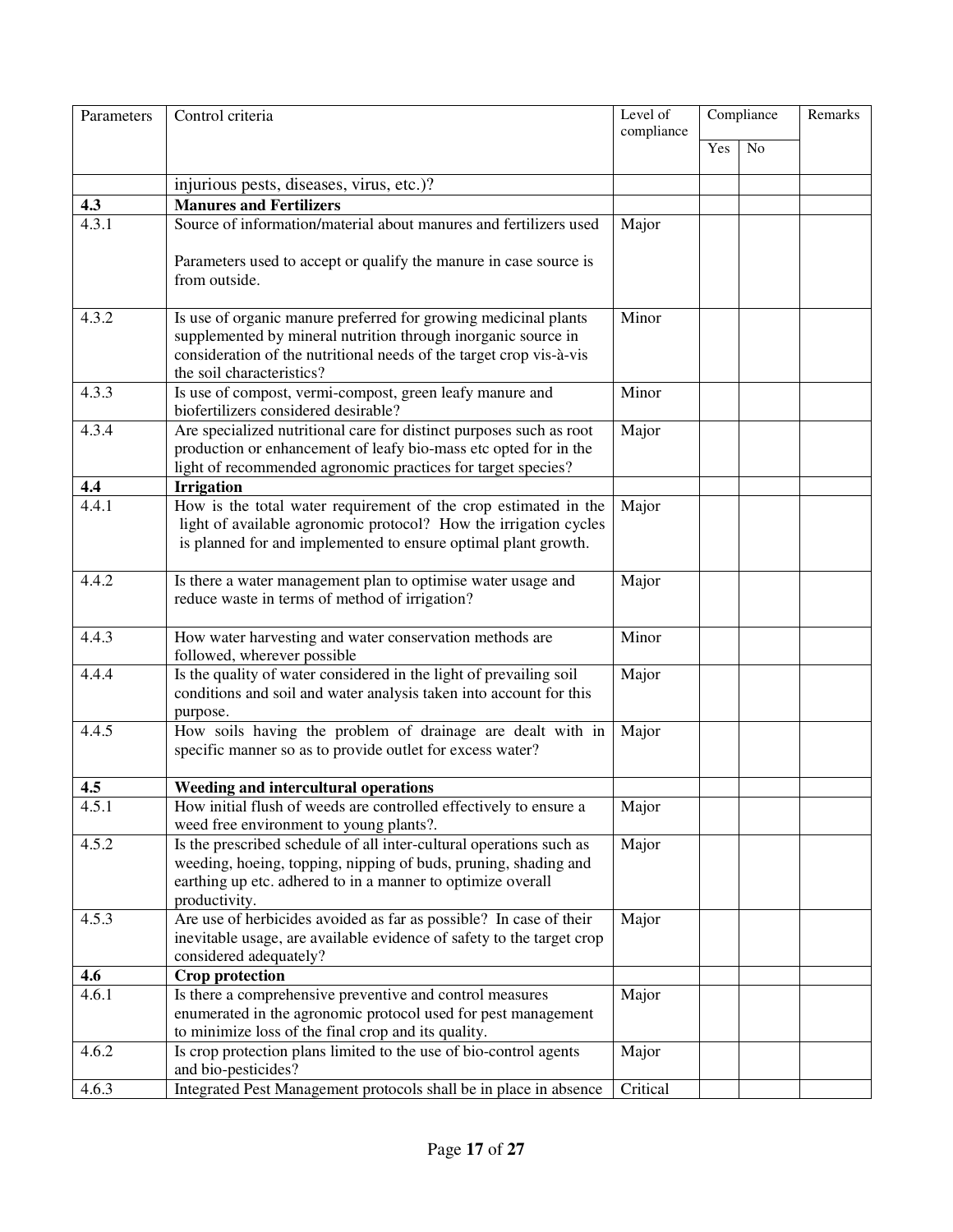| Parameters       | Control criteria                                                                  | Level of<br>compliance | Compliance |                | Remarks |
|------------------|-----------------------------------------------------------------------------------|------------------------|------------|----------------|---------|
|                  |                                                                                   |                        | Yes        | N <sub>o</sub> |         |
|                  | of the protocols at 4.6.1 and $\overline{4.6.2}$ .                                |                        |            |                |         |
| 4.6.4            | How under compulsive circumstances care is taken to use smallest                  | Major                  |            |                |         |
|                  | effective dosage of pesticides on the basis of crop protection                    |                        |            |                |         |
|                  | protocols prescribed for the target species                                       |                        |            |                |         |
| 4.6.5            | When chemical pesticides are used for crop protection, is residue                 | Critical               |            |                |         |
|                  | analysis of final product carried out through appropriate testing                 |                        |            |                |         |
|                  | agencies following standard procedures?                                           |                        |            |                |         |
| 5                | Harvest and post harvest management                                               |                        |            |                |         |
| $\overline{5.1}$ | Harvesting                                                                        |                        |            |                |         |
| 5.1.1            | How the harvesting season is determined and followed on the                       | Major                  |            |                |         |
|                  | basis of qualitative parameters set for the end product of the                    |                        |            |                |         |
|                  | constituents rather than the total vegetative yield?                              |                        |            |                |         |
| 5.1.2            | How are cutting devices employed for harvesting selected to                       | Major                  |            |                |         |
|                  | minimize the contamination by soil particles? How while                           |                        |            |                |         |
|                  | harvesting, care is taken to avoid incidental and concurrent harvest              |                        |            |                |         |
|                  | of weeds?                                                                         |                        |            |                |         |
| 5.1.3            | How are the containers used for harvested materials kept clean?                   |                        |            |                |         |
|                  | How care is taken to ensure freedom from the risks of cross                       |                        |            |                |         |
|                  | contamination by other species, weeds and such other extraneous                   |                        |            |                |         |
|                  | matter?                                                                           | Major                  |            |                |         |
| 5.2              | <b>Primary processing</b>                                                         |                        |            |                |         |
| 5.2.1            | Are the washing and cleaning methods for freshly harvested                        | Critical               |            |                |         |
|                  | materials laid down in consideration of the target plant part?                    |                        |            |                |         |
| 5.2.2            | Is the freshly harvested materials not be stored as such and the                  | Critical               |            |                |         |
|                  | drying process initiated in a continuum? How is the length of                     |                        |            |                |         |
|                  | storage minimized and handled in a manner to prevent                              |                        |            |                |         |
|                  | degradation or rotting?                                                           |                        |            |                |         |
| 5.2.3            | How processing yards or sites are kept clean, well ventilated, and                | Major                  |            |                |         |
|                  | have the facilities for protection against sunlight, dust, rain,                  |                        |            |                |         |
|                  | rodents, insects and livestock?.                                                  |                        |            |                |         |
| 5.2.4            | Are the drying procedure and the temperature employed for this                    | Critical               |            |                |         |
|                  | purpose in conformity with the quality needs of the farm produce?                 |                        |            |                |         |
| 5.2.5            | Whether sorting procedure is carried out after completion of                      | Major                  |            |                |         |
|                  | drying phase and before the material is packed?                                   |                        |            |                |         |
| 5.3              | Packaging, storage and transportation                                             |                        |            |                |         |
| 5.3.1            | Is the selection of packaging material based on the quality                       | Major                  |            |                |         |
|                  | requirements and possible length of storage before consumption                    |                        |            |                |         |
|                  | and kept clean, dry and undamaged?                                                |                        |            |                |         |
| 5.3.2            | While packaging, are mechanical damages and undue compacting                      | Major                  |            |                |         |
|                  | of the dried plant material that may result in undesirable quality                |                        |            |                |         |
|                  | changes avoided? Is care taken to avoid overfilling of the                        |                        |            |                |         |
|                  | containers?                                                                       |                        |            |                |         |
| 5.3.3            | Is the storage area kept dry and protected from insects and rodents               | Major                  |            |                |         |
|                  | and such other factors that may be detrimental to the quality of the<br>product?. |                        |            |                |         |
| 5.3.4            | Are organic herbs stored separately from the non-organic                          | Major                  |            |                |         |
|                  | products?                                                                         |                        |            |                |         |
| 5.3.5            | When multiple commodities are handled in the same storage area,                   | Minor                  |            |                |         |
|                  |                                                                                   |                        |            |                |         |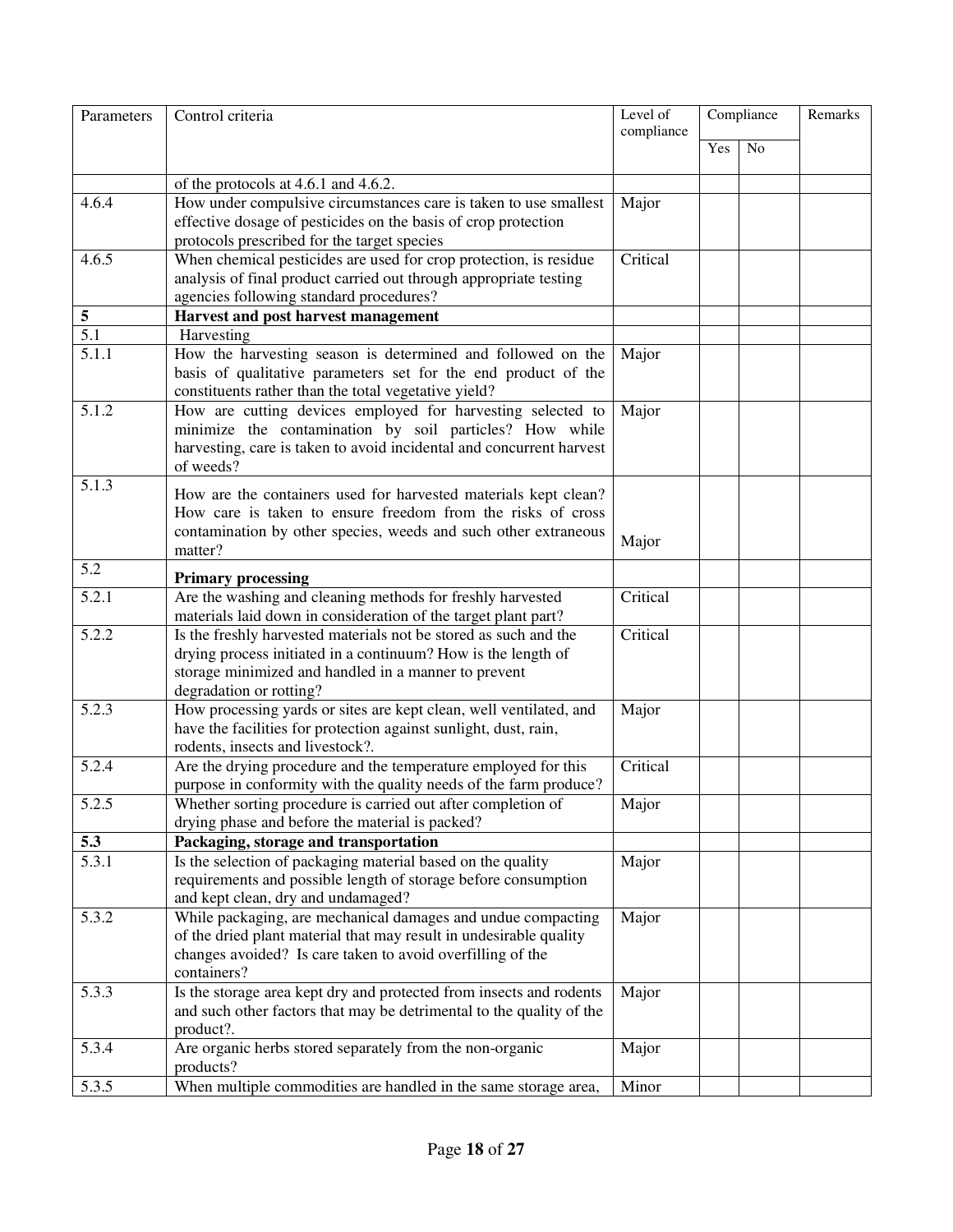| Parameters       | Control criteria                                                                 | Level of<br>Compliance<br>compliance |     |                | Remarks |
|------------------|----------------------------------------------------------------------------------|--------------------------------------|-----|----------------|---------|
|                  |                                                                                  |                                      | Yes | N <sub>o</sub> |         |
|                  |                                                                                  |                                      |     |                |         |
|                  | is care exercised to prevent product mix up and cross                            |                                      |     |                |         |
|                  | contamination.                                                                   |                                      |     |                |         |
| 5.3.6            | Are plant materials having strong aromatic compounds kept at a                   | Minor                                |     |                |         |
|                  | reasonably away from others?                                                     |                                      |     |                |         |
| 6                | <b>IDENTIFICATION AND TRACEABILITY</b>                                           |                                      |     |                |         |
| $\overline{6.1}$ | <b>Identification</b>                                                            |                                      |     |                |         |
| 6.1.1            | Are packs legibly labeled inscribing on every pack with the                      | Major                                |     |                |         |
|                  | product name, plant part, month and year of harvest and the name                 |                                      |     |                |         |
|                  | of farmer/farming agency? If the material was tested before, an                  |                                      |     |                |         |
| 6.2              | appropriate label may be used indicating quality approval<br><b>Traceability</b> |                                      |     |                |         |
| 6.2.1            | Is registered product traceable back to and trackable from the                   | Critical                             |     |                |         |
|                  | registered farm (and other relevant registered areas) where it has               |                                      |     |                |         |
|                  | been grown?                                                                      |                                      |     |                |         |
| $\boldsymbol{7}$ | PERSONNEL AND EQUIPMENT                                                          |                                      |     |                |         |
| $\overline{7.1}$ | Key resource persons engaged at the site (such as farm owner/                    | Major                                |     |                |         |
|                  | supervisor) must be conversant with all aspects related to the                   |                                      |     |                |         |
|                  | target crop such as, quality requirements of the end product, crop               |                                      |     |                |         |
|                  | husbandry etc.                                                                   |                                      |     |                |         |
| 7.2              | The personnel should have basic exposure to subject matters like                 | Major                                |     |                |         |
|                  | safety and hygiene                                                               |                                      |     |                |         |
| 7.3              | The machinery used in fertilizer and pesticide application must be               | Major                                |     |                |         |
|                  | calibrated at prescribed schedules and calibration certificates /                |                                      |     |                |         |
|                  | records should be maintained.                                                    |                                      |     |                |         |
| 7.4              | Equipments must be clean and mounted where applicable, in an                     | Major                                |     |                |         |
|                  | easily accessible manner. Scheduled servicing procedures must                    |                                      |     |                |         |
|                  | be adhered to keep them in working order                                         |                                      |     |                |         |
| 7.5              | Additional care should be taken for cleaning those machine parts                 | Major                                |     |                |         |
|                  | that get into direct contact with the harvested medicinal plant                  |                                      |     |                |         |
| 7.6              | The material used for the equipment, particularly that coming into               | Critical                             |     |                |         |
|                  | direct contact, should be safe. Equipments that pose a risk of                   |                                      |     |                |         |
|                  | hazardous metallic contamination of the harvested crop should be                 |                                      |     |                |         |
|                  | avoided                                                                          |                                      |     |                |         |
| 8                | WORKERS HEALTH, SAFETY AND WELFARE                                               |                                      |     |                |         |
| 8.1              | <b>Risk Assessments</b>                                                          |                                      |     |                |         |
| 8.1.1            | Does the farm have a written risk assessment for safe and healthy                | Major                                |     |                |         |
|                  | working conditions?                                                              |                                      |     |                |         |
|                  |                                                                                  |                                      |     |                |         |
| 8.1.2            | Does the farm have a written health, safety and hygiene policy and               | Major                                |     |                |         |
|                  | procedures?                                                                      |                                      |     |                |         |
| 8.2              | <b>Training</b>                                                                  |                                      |     |                |         |
| 8.2.1            | Do all workers handling and/or administering plant chemicals,                    | Major                                |     |                |         |
|                  | disinfectants, plant protection products, biocides or other                      |                                      |     |                |         |
|                  | hazardous substances and all workers operating dangerous or                      |                                      |     |                |         |
|                  | complex equipment have certificates of competence, and/or details                |                                      |     |                |         |
|                  | of other such                                                                    |                                      |     |                |         |
|                  | qualifications?                                                                  |                                      |     |                |         |
| 8.2.2            | Have all workers received adequate health and safety training and                | Major                                |     |                |         |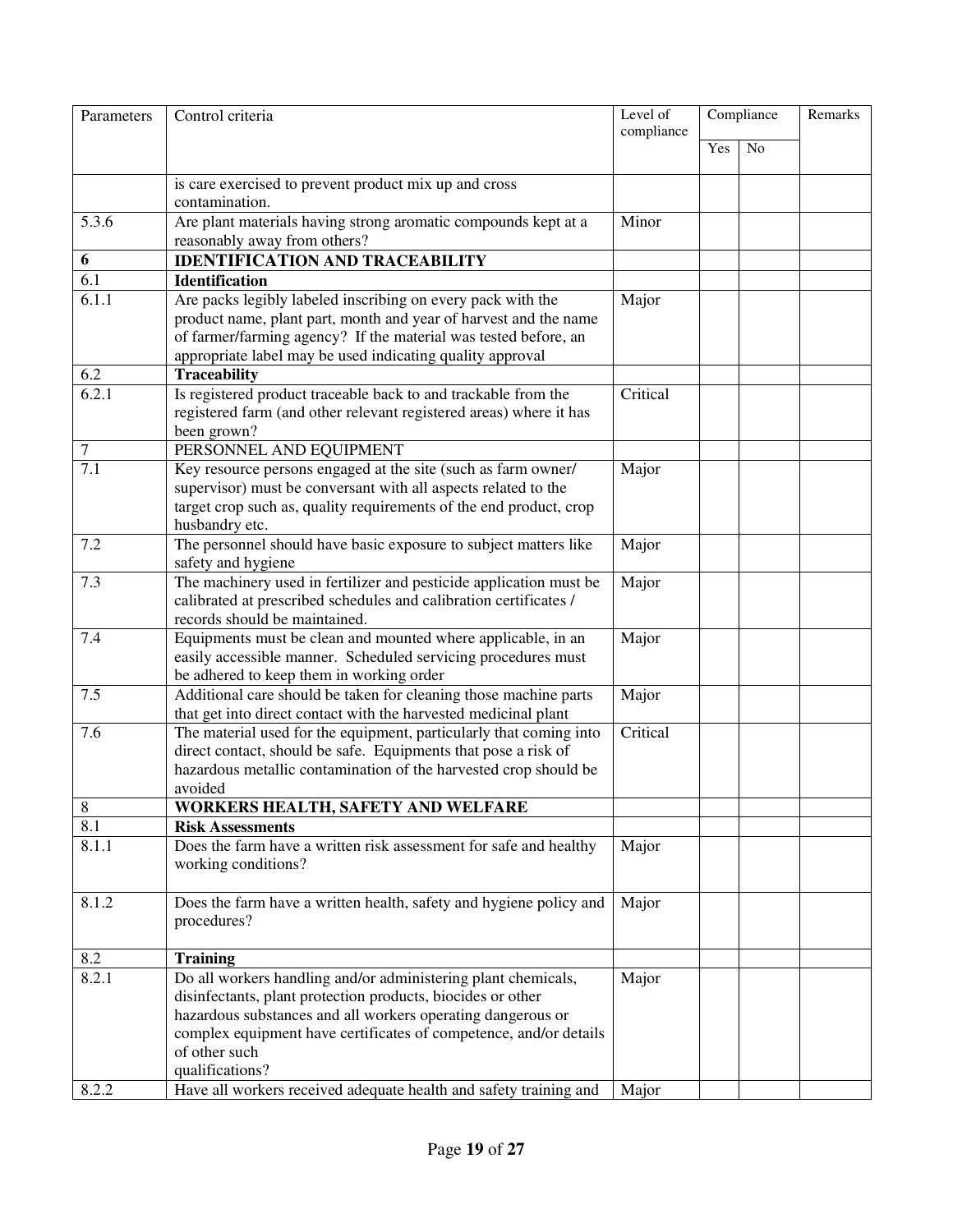| Parameters | Control criteria                                                                                                                                                                                   | Level of<br>compliance | Compliance |                 | Remarks |
|------------|----------------------------------------------------------------------------------------------------------------------------------------------------------------------------------------------------|------------------------|------------|-----------------|---------|
|            |                                                                                                                                                                                                    |                        | Yes        | $\overline{No}$ |         |
|            | are they instructed according to the risk assessment?                                                                                                                                              |                        |            |                 |         |
| 8.2.3      | Is there always an appropriate number of persons (at least one<br>person) trained in first aid present on each farm whenever on-farm<br>activities are being carried out?                          | Major                  |            |                 |         |
| 8.3        | <b>Hazards and First Aid</b>                                                                                                                                                                       |                        |            |                 |         |
| 8.3.1      | Do accident and emergency procedures exist; are they visually<br>displayed and communicated to all persons associated with the<br>farm activities?                                                 | Major                  |            |                 |         |
| 8.3.2      | Are potential hazards clearly identified by warning signs and<br>placed where appropriate?                                                                                                         | Minor                  |            |                 |         |
| 8.4        | <b>Protective Clothing/Equipment</b>                                                                                                                                                               |                        |            |                 |         |
|            | Are workers (including subcontractors) equipped with suitable<br>protective clothing in accordance with legal requirements and/or<br>label instructions or as authorized by a competent authority? | Major                  |            |                 |         |
| 9          | RECORD KEEPING AND INTERNAL SELF-<br><b>ASSESSMENT/INTERNAL INSPECTION</b>                                                                                                                         |                        |            |                 |         |
| 9.1        | Are all records requested during the external inspection accessible<br>and kept for a minimum period of time of two years, unless a<br>longer requirement is stated in specific control points?    | Major                  |            |                 |         |
| 9.2        | Does the producer take responsibility to undertake a minimum of<br>one internal self-assessment per year against the requirements of<br>this standard?                                             | Major                  |            |                 |         |
| 9.3        | Are effective corrective actions taken as a result of non-<br>conformances detected during the internal self-assessment?                                                                           | Major                  |            |                 |         |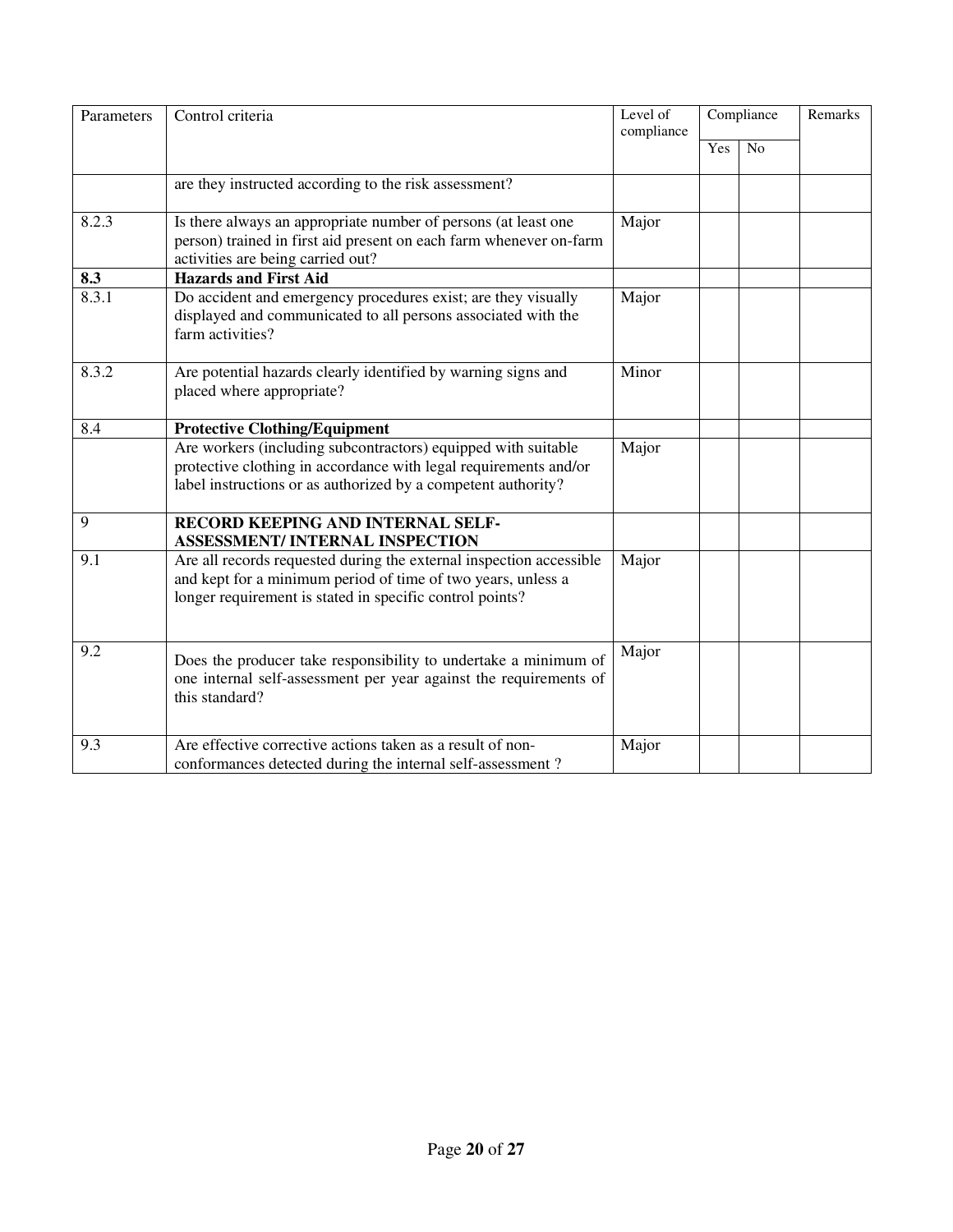**Annex A** 

# **TERMINOLOGY**

| <b>Chemotype</b>                            |                                  | It is a chemically distinct entity in a plant or organism, with differences<br>in the chemical constituents.                                                                                                                                                                                                                                                                                                                                        |  |  |
|---------------------------------------------|----------------------------------|-----------------------------------------------------------------------------------------------------------------------------------------------------------------------------------------------------------------------------------------------------------------------------------------------------------------------------------------------------------------------------------------------------------------------------------------------------|--|--|
|                                             |                                  | <sub>or</sub>                                                                                                                                                                                                                                                                                                                                                                                                                                       |  |  |
|                                             |                                  | Phenotypically similar species i.e. indistinguishable morphological,<br>when distinguished through chemical constituents are called chemotype                                                                                                                                                                                                                                                                                                       |  |  |
|                                             |                                  | <sub>or</sub>                                                                                                                                                                                                                                                                                                                                                                                                                                       |  |  |
|                                             |                                  | Plants of the same species that is chemically different but otherwise<br>indistinguishable.                                                                                                                                                                                                                                                                                                                                                         |  |  |
| Genotype                                    | $\ddot{\cdot}$                   | The genetic constitution (the genome) of a cell, an individual or an<br>organism.                                                                                                                                                                                                                                                                                                                                                                   |  |  |
|                                             |                                  | <b>or</b>                                                                                                                                                                                                                                                                                                                                                                                                                                           |  |  |
|                                             |                                  | Phenotypically dissimilar species with minor mutation when identify<br>through DNA profiling or genotypes.                                                                                                                                                                                                                                                                                                                                          |  |  |
| <b>Irrigation</b>                           | $\ddot{\cdot}$                   | The application of water to soil to assist in the production of crops,<br>especially during stress periods.                                                                                                                                                                                                                                                                                                                                         |  |  |
| <b>Irrigation water</b>                     | $\ddot{\cdot}$                   | Water which is artificially applied in the process of irrigation. It does<br>not include precipitation.                                                                                                                                                                                                                                                                                                                                             |  |  |
| Inter crop                                  | $\ddot{\cdot}$                   | The crops raised in an orchard or other widely spaced crops for<br>increasing the income from the same piece of land. e.g. short duration<br>vegetables, pulses, oilseeds etc.                                                                                                                                                                                                                                                                      |  |  |
| <b>Inter cropping</b>                       | $\ddot{\cdot}$                   | Refers to growing of two or more generally dissimilar crops<br>simultaneously on the same piece of land, base crop necessarily in<br>distinct row arrangement. The recommended optimum plant population<br>of the base crop is suitably combined with appropriate additional plant<br>density of the associated crop, and there is crop intensification in both<br>time and space dimensions.                                                       |  |  |
| <b>Integrated Pest</b><br><b>Management</b> | $\ddot{\cdot}$<br>$\ddot{\cdot}$ | In agriculture, integrated pest management (IPM) is a pest control<br>strategy that uses a variety of complementary strategies including:<br>mechanical devices, physical devices, genetic, biological, cultural<br>management, and chemical management<br>IPM is a sustainable approach to managing pests by combining<br>biological, cultural, mechanical and chemical tools in a way that<br>minimizes economic, health and environmental risks. |  |  |
| Phenotype                                   | $\ddot{\cdot}$                   | The physical appearance of an organism as distinguished from its<br>Genetic wake- up.                                                                                                                                                                                                                                                                                                                                                               |  |  |
| <b>Ploughing</b>                            | $\ddot{\cdot}$                   | Operations carried out with the help of tractor drawn or bullock drawn<br>implements known as plough, before the crops are sown.                                                                                                                                                                                                                                                                                                                    |  |  |
| <b>Pollution</b>                            | $\ddot{\cdot}$                   | Contamination of natural environment by the addition to air or water of<br>substances potentially toxic or otherwise harmful to man and animals<br>for example, $SO_2$ , $CO_2$ , radio-active fall out insecticides etc.                                                                                                                                                                                                                           |  |  |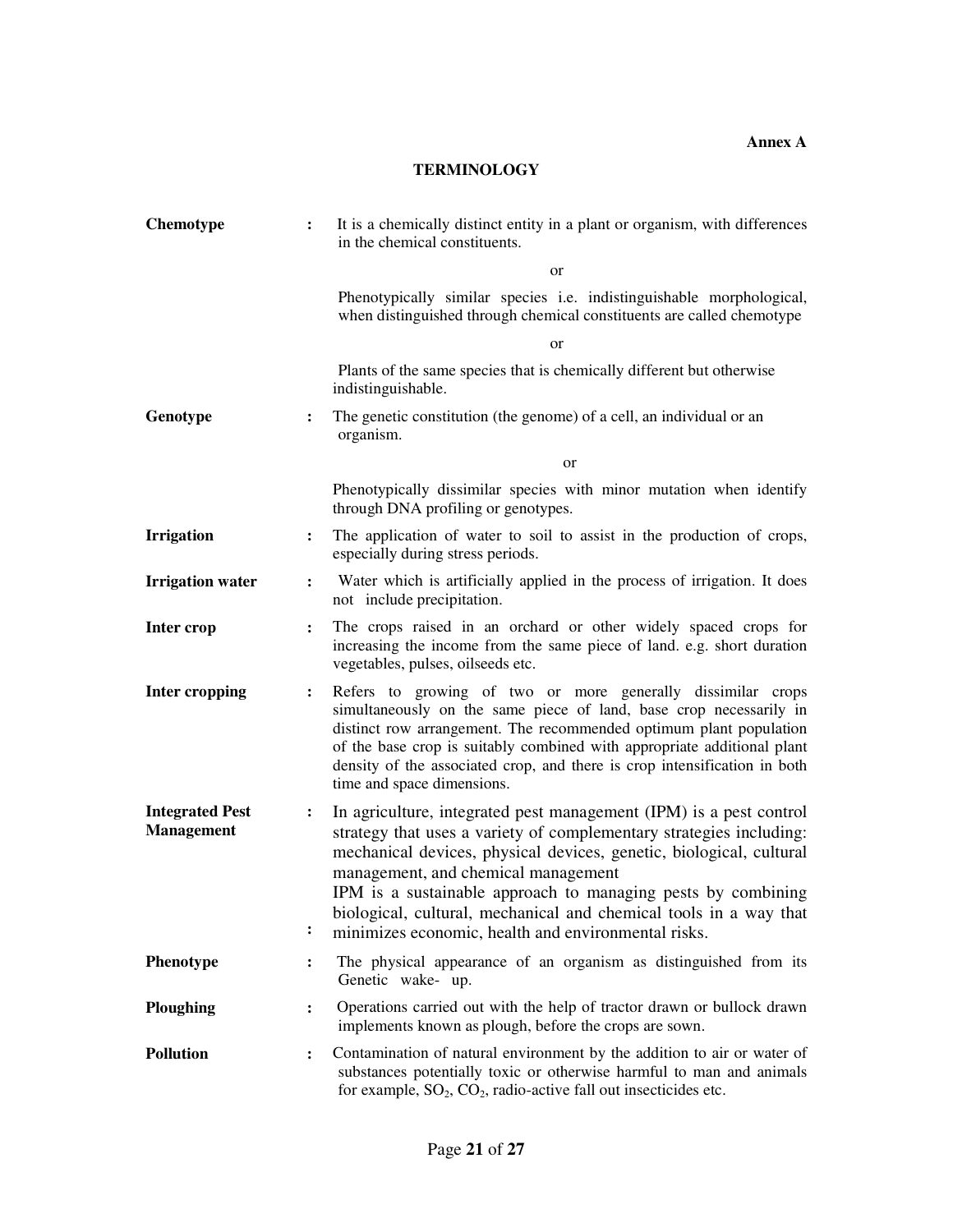| <b>Rouging</b>            | $\ddot{\phantom{a}}$                                                                                                                                                                                                                                                                                                                                                                     | To remove weeds or off-type or diseased plants from a standing field<br>crop.                                                  |
|---------------------------|------------------------------------------------------------------------------------------------------------------------------------------------------------------------------------------------------------------------------------------------------------------------------------------------------------------------------------------------------------------------------------------|--------------------------------------------------------------------------------------------------------------------------------|
| <b>Seedling</b>           | :                                                                                                                                                                                                                                                                                                                                                                                        | The juvenile stage of a plant grown from seed. Usually indicates plants<br>which have up to and including about 4 true leaves. |
| <b>Seed certification</b> | A means to maintain and make available to the public, sources of high<br>$\ddot{\phantom{a}}$<br>quality seeds and propagating materials of superior varieties so grown<br>and distributed as to insure genetic identity. This is done by means of<br>inspections of fields and seeds and by regulations for checking on the<br>production, harvesting and cleaning of each lot of seed. |                                                                                                                                |
| Tillage                   | $\ddot{\phantom{a}}$                                                                                                                                                                                                                                                                                                                                                                     | The use of implements for mechanical manipulation to prepare seed<br>beds conducive for field crop production                  |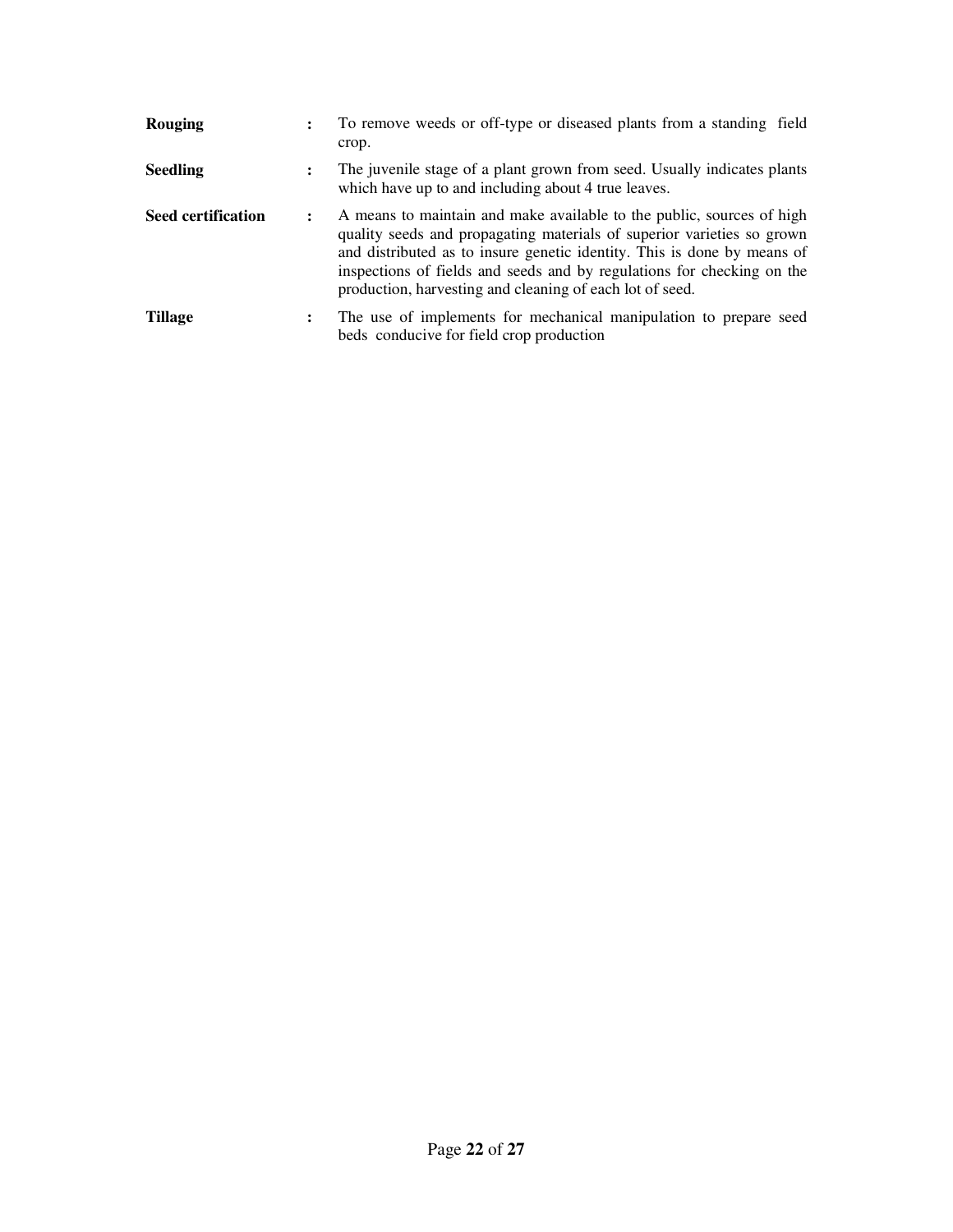### **A MODEL STRUCTURE FOR DEVELOPING MONOGRAPHS ON GAP FOR INDIVIDUAL SPECIES OF MEDICINAL PLANTS**

# 1. **Name of medicinal plant**

|    | a) Scientific name<br>c) Local name (specify language)                                                                                                                     |  |  |  |  |  |
|----|----------------------------------------------------------------------------------------------------------------------------------------------------------------------------|--|--|--|--|--|
|    | 2. Part to be employed as the medicinal plant material<br>(Description of the part of the plant used for medicinal purposes)                                               |  |  |  |  |  |
| 3. | Characteristics of the medicinal plant<br>(Describe the agro-morphological characters including the key character following standard<br>descriptors and descriptor state.) |  |  |  |  |  |
|    | Major production areas of the medicinal plant material should be mentioned                                                                                                 |  |  |  |  |  |
| 5. | Characteristics of strain(s) for cultivation                                                                                                                               |  |  |  |  |  |
|    |                                                                                                                                                                            |  |  |  |  |  |
|    | (3) Major chemical compound responsible for drug value along with chemical profile                                                                                         |  |  |  |  |  |
|    |                                                                                                                                                                            |  |  |  |  |  |
|    | a) Climatic conditions<br>(Rain fall, Temperature and Daylight length)                                                                                                     |  |  |  |  |  |
|    | b) Soil conditions                                                                                                                                                         |  |  |  |  |  |
|    | Soil type                                                                                                                                                                  |  |  |  |  |  |
|    | Soil condition (pH; Water retention capacity; nutrient status as per soil test report etc.)                                                                                |  |  |  |  |  |
|    |                                                                                                                                                                            |  |  |  |  |  |
|    | <b>Cultivation methods</b>                                                                                                                                                 |  |  |  |  |  |
|    | (1) Propagation methods                                                                                                                                                    |  |  |  |  |  |
|    | (2) Cultivation<br>a) Suitable cultivation conditions:<br>b) Propagation<br>Sowing<br>c)<br>Planting/nursery<br>d)                                                         |  |  |  |  |  |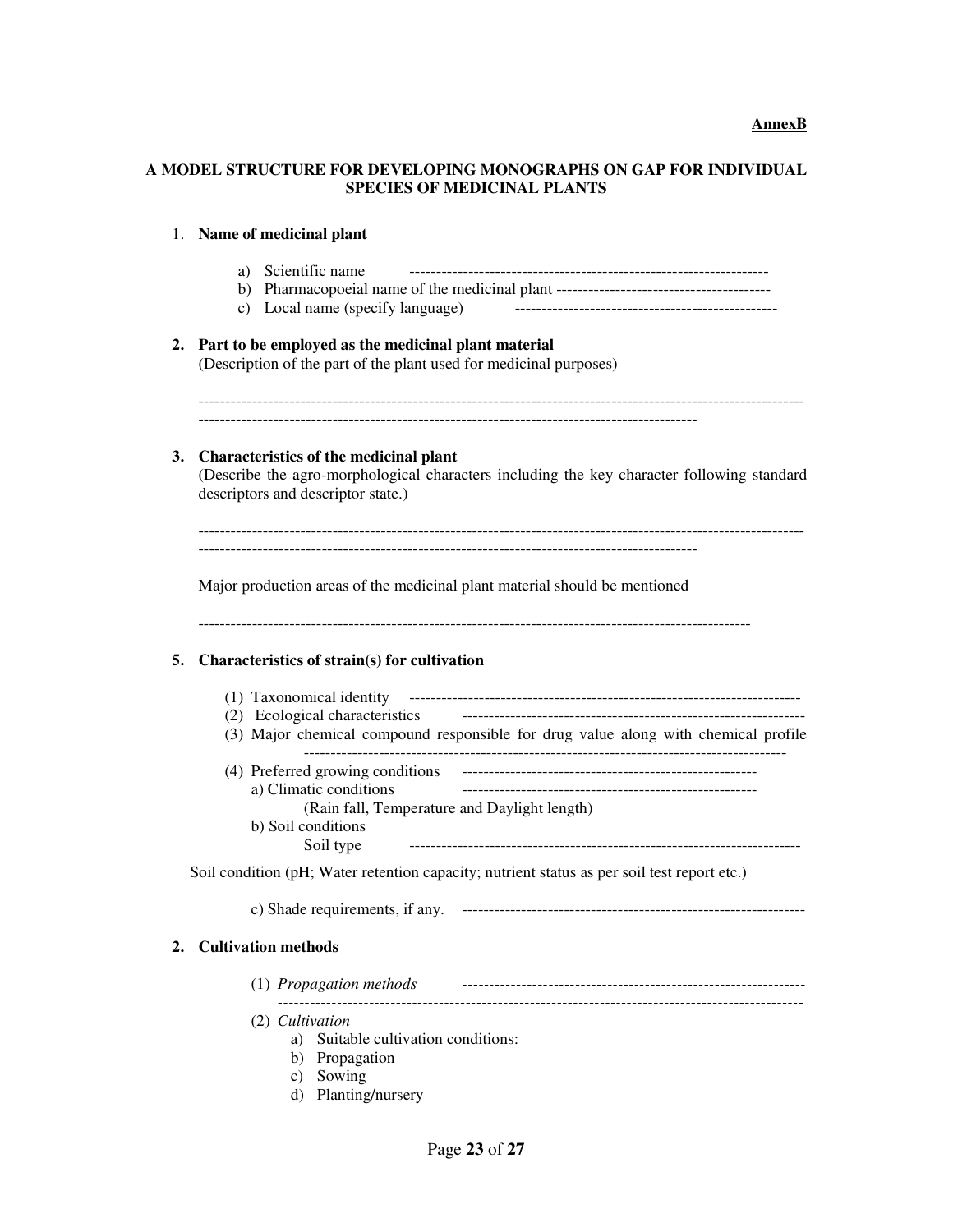- e) Manures & fertilizers including microbial fertilizers
- f) Crop management
- g) Diseases and pests management
- h) Harvesting stage, time & procedures
- i) Post harvest handling & processing
- j) Expected yield with desired quality

### **7. Quality evaluation of the medicinal plant material**

- (1) *National quality standard of the medicinal plant material*
- (Defined as the quality and quantity standard)
- (2) *Name of major chemical/ chemicals constituents and its percentage*
- (3) *Chemical structure of selected major constituents*
- *(4) Chemical profile, if known*

### **8. Comparative summary table of the characteristics of different cultivated strains, if any**

Morphological characteristics of each strain chemotype, morphotype etc. being cultivated, including height, growth, morphology/shape of root, stem, leaf, flower, fruit and 'seed, resistance/tolerance to diseases/pests, and composition and quantitative indications of major chemical constituents of the medicinal plant.

### **9. Cultivation calendar**

A tabulated schedule of cultivation practices whichever to be followed indicating the type of care and management work/ actions and their timing during the entire growing period.

#### **10. Background data and other information**

(1) *Source of seed, propagation material, etc ------------------------------------------------------------------------------------------------------------* 

To assess the appropriateness/suitability of cultivation and characteristics of seed/ propagation material. Cultivation should be carried out according to the recommended cultivation practices.

(2) *Photographs (3-5)* 

Plant and plant part material; also showing working methods/ equipment as appropriate.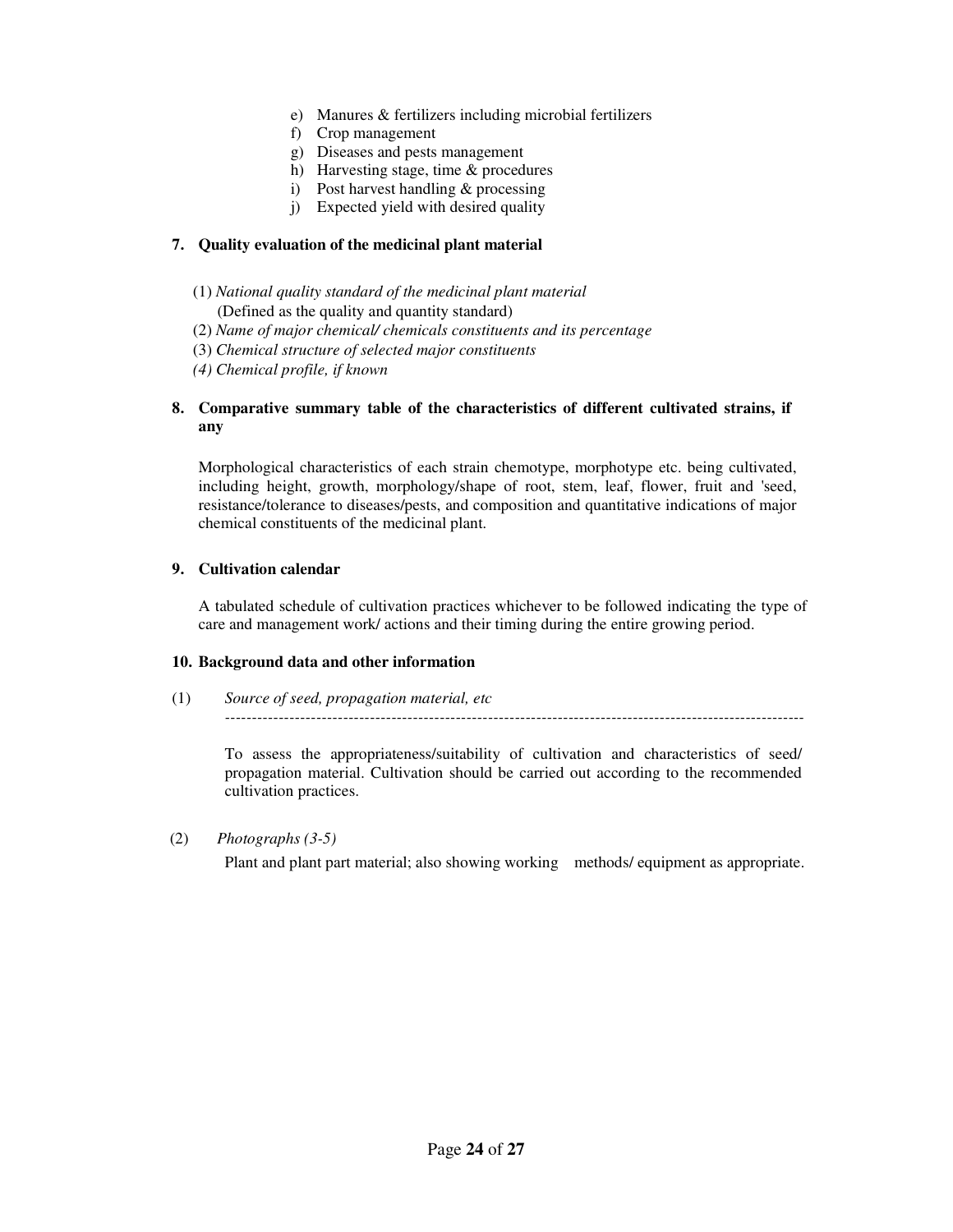### **Annex C**

### **SAMPLE RECORD FOR CULTIVATED MEDICINAL PLANTS**

|     | 1. Identification of cultivated medicinal plant                                                                |
|-----|----------------------------------------------------------------------------------------------------------------|
|     |                                                                                                                |
|     |                                                                                                                |
|     |                                                                                                                |
|     |                                                                                                                |
|     |                                                                                                                |
|     |                                                                                                                |
|     |                                                                                                                |
| 2.  | <b>Identification of cultivator</b>                                                                            |
|     | Name of cultivator                                                                                             |
|     |                                                                                                                |
|     |                                                                                                                |
|     | 3. Seeds and propagation materials                                                                             |
|     |                                                                                                                |
|     |                                                                                                                |
|     | Commercially available (circle): Yes/No                                                                        |
|     |                                                                                                                |
|     | 4. Cultivation                                                                                                 |
| 4.1 | Method of propagation materials establishment (circle): direct seed sowing/transplants                         |
|     |                                                                                                                |
|     | Date of re-sowing/replanting--------------------------- Percentage stand establishment------------------------ |
|     | 4.2 Spacing                                                                                                    |
|     | I. Row x Row (cm)-------------------------                                                                     |
|     |                                                                                                                |
|     |                                                                                                                |
|     | Crop rotation                                                                                                  |

Soil and irrigation water analysis as per the standards methods:

### **4.3 Fertilizers and chemicals (if used)**

|                                  | Fertilizer applied before planting (circle): organic (composted animal manure)/chemical |
|----------------------------------|-----------------------------------------------------------------------------------------|
| Name---------------------------- |                                                                                         |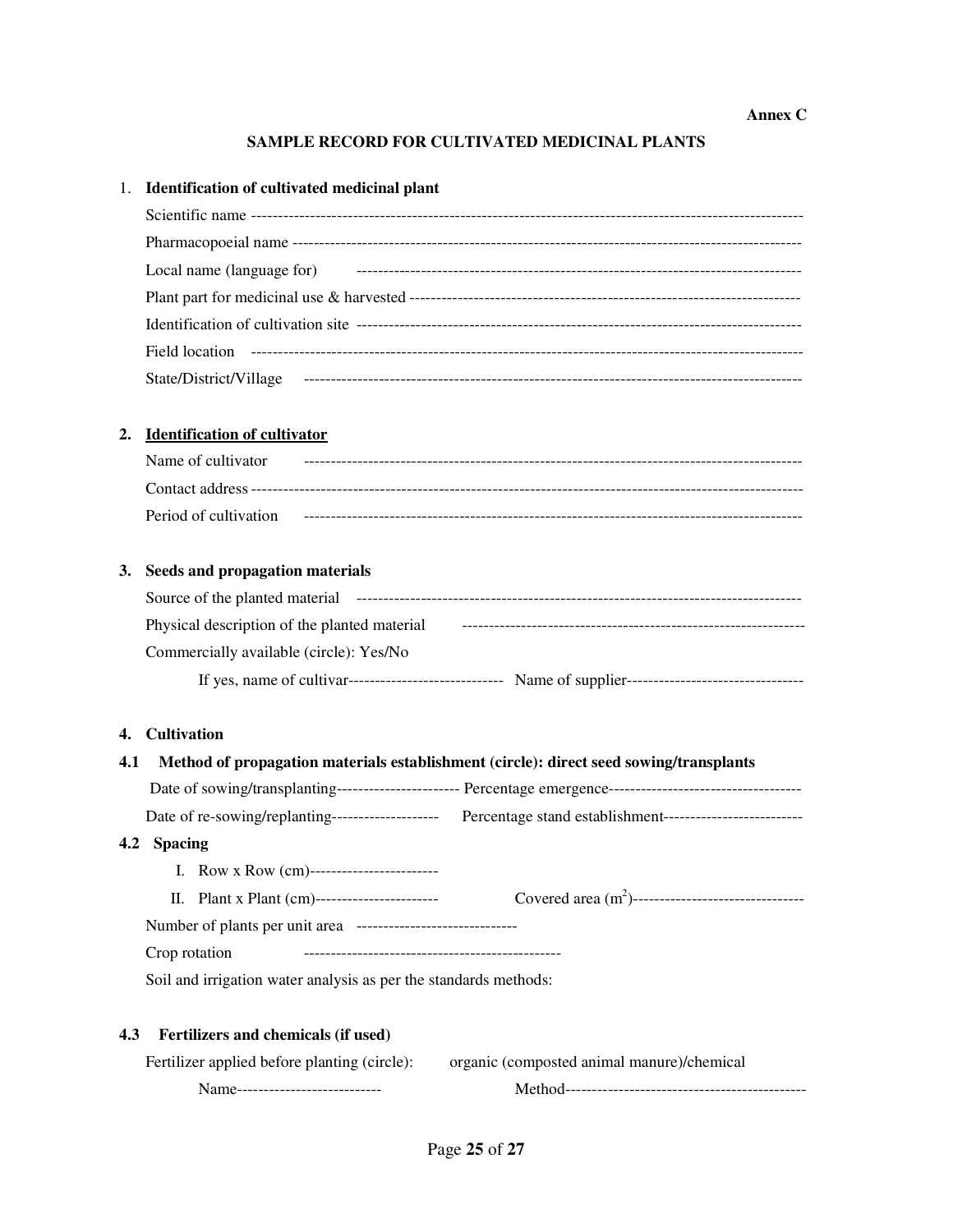|     | Time/date $(d/m/y)$ -------------            |                                                                                              |
|-----|----------------------------------------------|----------------------------------------------------------------------------------------------|
|     |                                              | Fertilizer applied after planting (top dressing): organic (composted animal manure)/chemical |
|     | Name ------------------------------          |                                                                                              |
|     | Time/date (d/m/y) -----------------          | Rate                                                                                         |
| 4.4 | Herbicides applied before planting, if any   |                                                                                              |
|     | Name----------------------                   |                                                                                              |
|     | Time/date $(d/m/y)$ ---------------------    | Rate                                                                                         |
| 4.5 | Herbicides applied after planting, if any    |                                                                                              |
|     | Name ------------------------------          |                                                                                              |
|     | Time/date (d/m/y) ----------------------     | Rate                                                                                         |
| 4.6 | Special operations done, if any              |                                                                                              |
|     | Name ------------------------------          |                                                                                              |
|     | Time/date $(d/m/y)$ ----------------------   | Rate                                                                                         |
| 4.7 | Plant protection chemicals applied, if any   |                                                                                              |
|     | Name -------------------------------         |                                                                                              |
|     | Time/date $(d/m/y)$ ----------------------   | Rate                                                                                         |
|     | 5. Harvest/Collection                        |                                                                                              |
|     |                                              |                                                                                              |
|     | Conditions<br>------------------------------ |                                                                                              |
|     | -------------------------------<br>Yield     |                                                                                              |
| 6.  | <b>Drying practices</b>                      |                                                                                              |
|     |                                              |                                                                                              |
|     | (Sun drying/Shade/Mechanical)                |                                                                                              |
|     | Duration of drying (days)                    |                                                                                              |
|     | Moisture content (after drying) $(\%)$       |                                                                                              |
|     |                                              |                                                                                              |

# **7. Unusual circumstances that may influence quality**

(Extreme weather conditions, exposure to hazardous substances, pest outbreaks, etc):